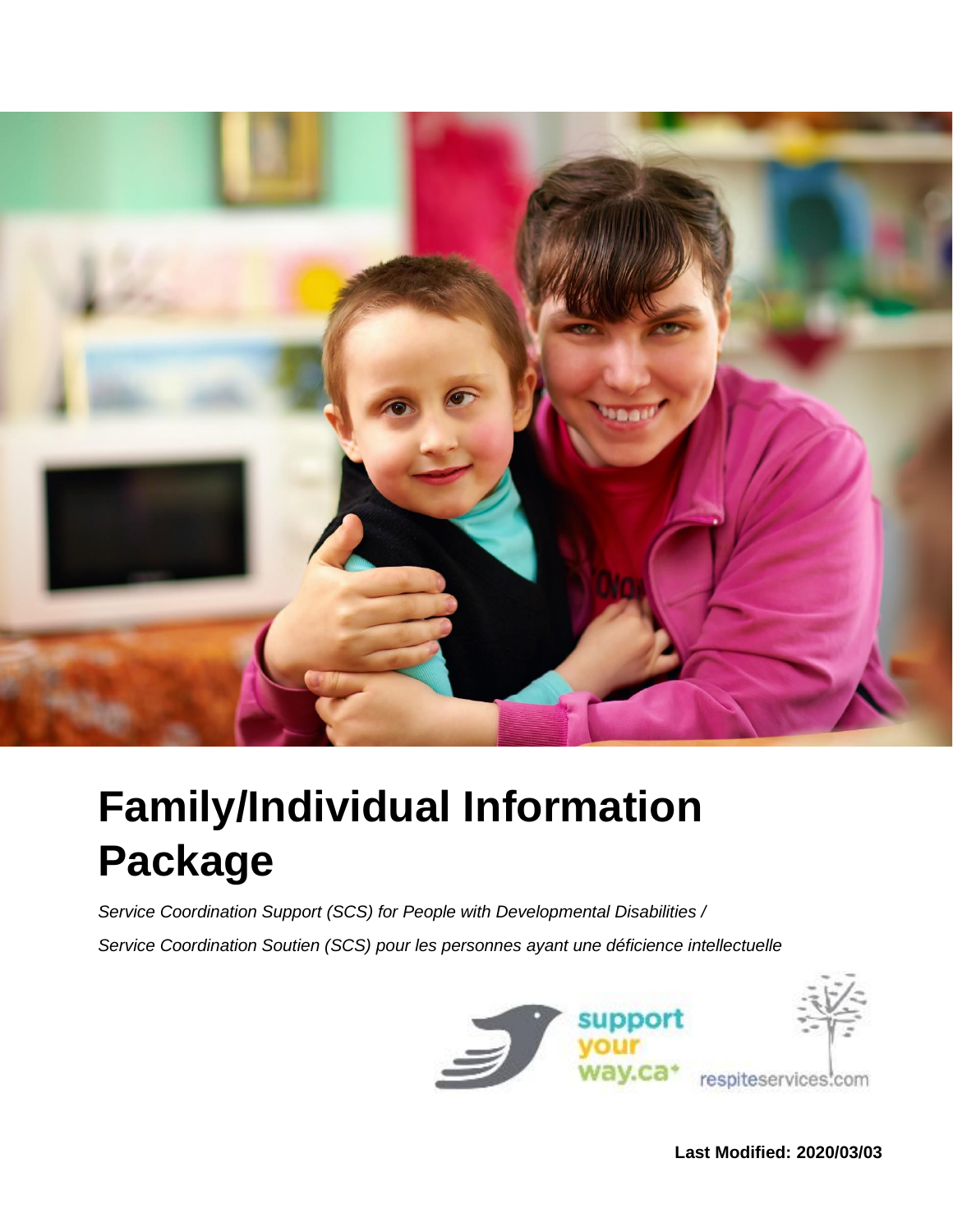## **FINDING A RESPITE/DIRECT SUPPORT PROVIDER THROUGH 'THE SUPPORT PROVIDER DATABASE'**

# **INTRODUCTION: THE SUPPORT PROVIDER DATABASE**

*The respiteservices.com/supportyourway.ca website* is a free online information service that local organizations throughout Ontario support for the benefit of people with disabilities, their families and individual service providers in the community. The website(s) include a database through which people with disabilities and/or their families (known as "**Database Users**") can make their support needs known, and through which independent individual service providers (known as "**Direct Support Providers**") can offer their services to Database Users. The Support Provider Database is updated regularly as new Direct Support Providers join the database and Database Users find successful matches. *respiteservices.com*/*supportyourway.ca* and the local organizations that support this program are together called "**respiteservices.com/supportyourway.ca**".

## **DIRECT SUPPORT PROVIDERS**

Direct Support Providers vary in experience, skill sets, and availability, and should not be considered trained therapists. Direct Support Providers are available for part-time parent/caregiver relief, in Database User home or in the community. This may include one-to-one support in the community and assisting families to implement recommendations made by qualified therapists (e.g. Speech Language Pathologist or Occupational Therapist). The Direct Support Database does not guarantee or warrant that any specific Direct Support Provider is appropriate for any particular Database User. The Direct Support Database also doesn't supervise, control, or otherwise have any involvement with the services that a Direct Support Provider provides to a Database User, or the relationship between a provider and a Database User.

## **ENGAGING A DIRECT SUPPORT PROVIDER**

In order to be placed in the Direct Support Provider Database, Direct Support Providers must submit a Provider Profile outlining their experience, interests and availability, as well as a resume, all of which is reviewed during a personal interview by Direct Support Database personnel. Each Direct Support Provider also has a Police Reference Check (vulnerable sector screening) conducted, 2 references checked (for major disqualifying features only) and has attended an orientation session to the Direct Support Database. It is however up to each family to personally screen the Direct Support Providers they are considering, to verify their current documentation and references, and to select and contract with a Direct Support Provider of their choosing based on their own independent assessment of whether the person is trustworthy and appropriate.

Direct Support Providers are not employees of *respiteservices.com* or the Direct Support Database. Database Users accessing the database contact and engage with Direct Support Providers directly, either as self-employed independent contractors or as employees. The Direct Support Database is an information service only and does not have any involvement in any direct support relationships that may result from the information provided through the Direct Support Database.

There is no charge for the use of the Direct Support Provider Database. We cannot guarantee that we can always make an appropriate connection between a Direct Support Provider and a family/individual needing support.

You obligations and an Direct Support Provider's rights depend on their status as a self-employed contractor or employee. There are a number of resources available on the web that will help you determine an Direct Support Provider's status. The information provided here is not legal advice and the Direct Support Database does not warrant that any information provided is up to date or accurate. It is expressly recommended that you seek legal advice (or at the very least seek further legal information) before entering into a service relationship with an Direct Support Provider.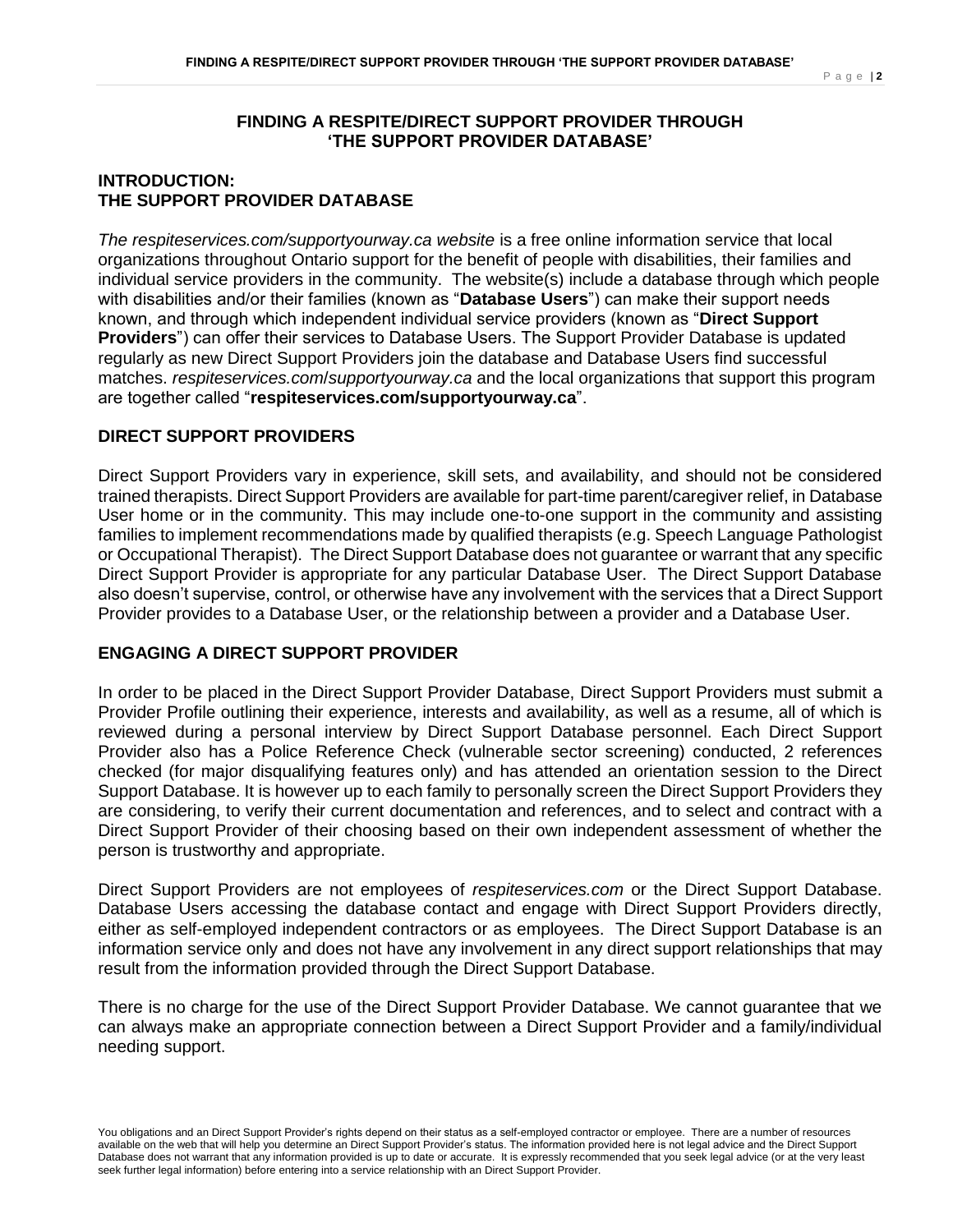## **IMPORTANT NOTES ABOUT THE SUPPORT PROVIDER DATABASE**

- 1. The Direct Support Database does not represent or warrant that any Direct Support Provider is suitable for any particular Database User's needs or at all, or that any information included in a Direct Support Provider's profile is accurate or current. When engaging with a Direct Support Provider each Database User should perform their own screening, obtaining, reviewing, and confirming up-to-date background checks and references.
- 2. It is the responsibility of the Database User who wishes to engage a Direct Support Provider to call, interview, engage, pay and supervise the Direct Support Provider, consistent with the Database User's needs. The Direct Support Database does not provide supervision for the Direct Support Providers or in any way control how, when, where, or what services will be provided.
- 3. Direct Support Providers are not Direct Support Database employees. Payment to a Direct Support Provider is made directly by the Database User that engages them. The Direct Support Database will not assume any responsibility for disagreements over fees/payments/services provided. Any problems in this regard must be resolved between the Direct Support Provider and the Database User.
- 4. Some requests are difficult to fill due to the travel time or type of hours requested. The Worker Bank Coordinators add Direct Support Providers to the registry throughout the year. Worker Bank Coordinators will endeavour to make your information known to Direct Support Providers profile is consistent with your needs as soon one is available. Database Users are strongly encouraged to recruit Direct Support Providers from their own community.

## **GENERAL PROCESS FOR CONNECTING WITH A DIRECT SUPPORT PROVIDER**

The general process for engaging is a Direct Support Provider is as follows:

- 1. The Database User registers their need for support with the Direct Support Database and they are entered into the Direct Support Provider Database.
- 2. Worker Bank Coordinators review the database of Direct Support Providers to see if there are any providers immediately available whose profiles meet the needs identified by the Database User.
- 3. At the same time the Database User encouraged to review the Direct Support Provider Classifieds on [www.respiteservices.com](http://www.respiteservices.com/) and/or [www.supportsyourway.com.](http://www.supportsyourway.com/)
- 4. If the Worker Bank Coordinator identifies Direct Support Providers who might fit the Database Users needs, the Worker Bank Coordinators will contact the Database User and provide the Database User with the profiles of those available Direct Support Providers.
- 5. It is then up to the Database User to contact any Direct Support Providers who appear to be suitable to determine whether they are a fit, and to make further enquiries to confirm that the Database User wishes to engage the Direct Support Provider.
- 6. The Database User and their chosen Direct Support Provider then negotiate the terms on which service will be provided, whether on an independent contractor or employment basis, the rate/fees, schedule and all other terms of their relationship.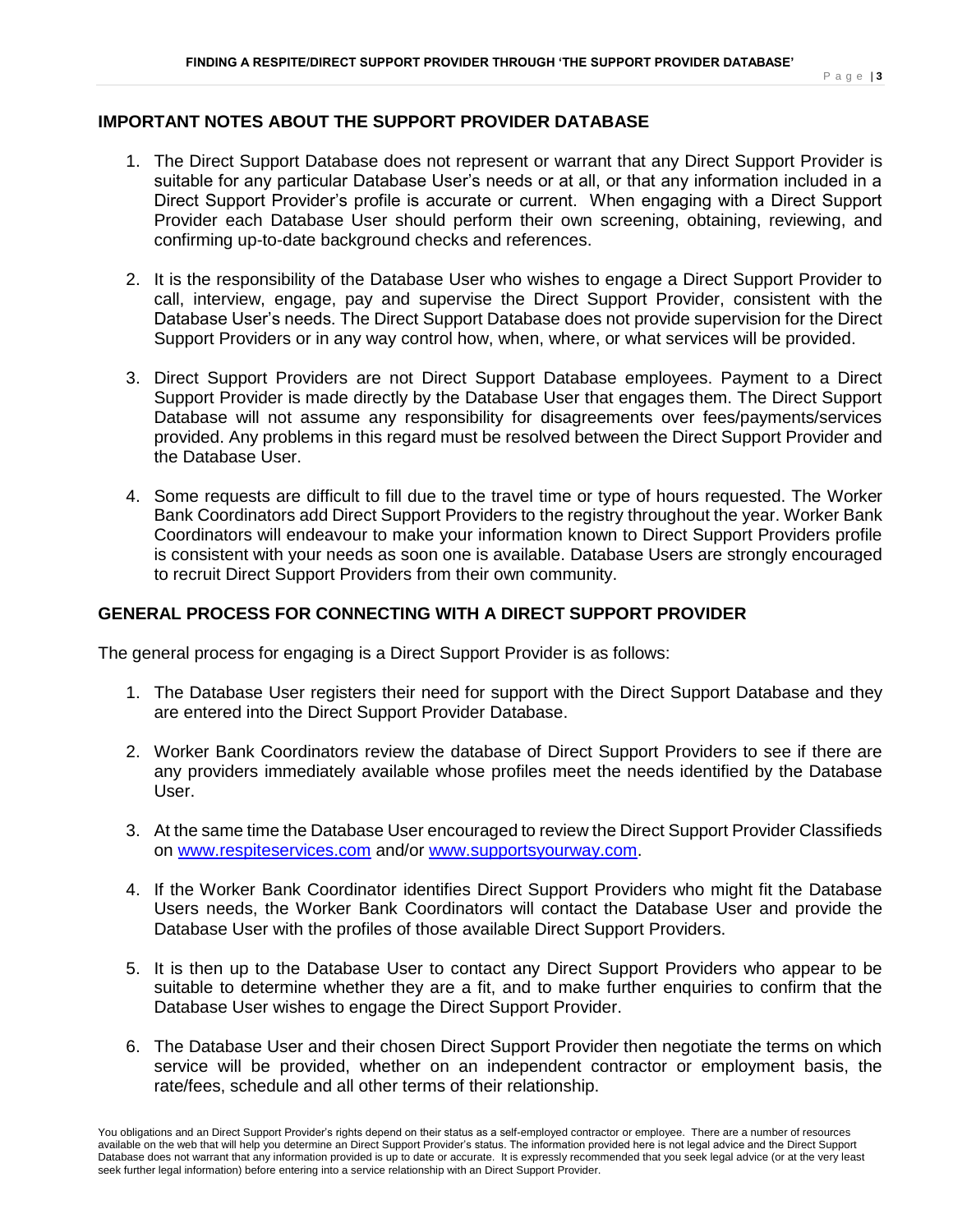7. The Database User and the Direct Support Provider are then asked to notify the Worker Bank Coordinators as to their updated needs or availability so that the database remains current for the benefit of all users and providers.

Please keep in mind:

- The Direct Support Database is updated throughout the year, but no guarantees are made as to the accuracy or currency of the database, or the availability of a suitable Direct Support Provider.
- If you are using the Direct Support Provider database, the Direct Support Provider search usually takes 5 business days to complete.
- There may be a longer wait when a special request is made or Direct Support Providers are not available in your area, during the times you require support.
- In some cases, a Direct Support Provider may be identified more quickly where Direct Support Providers with flexible hours exist in your region.
- Please note there is no guarantee that an appropriate Direct Support Provider is available on short notice, or at all.

## **RECOMMENDATIONS FOR DATABASE USERS**

## **STEP 1 - WHAT ARE YOUR NEEDS?**

Identifying your needs is probably the most important thing you have to do to achieve a good fit between you as a Database User and your Direct Support Provider. Start by asking yourself some questions and recording your answers. Here are some examples:

- What do I need/want the Direct Support Provider to do with my son/daughter?
- Will they be administering medication?
- Do I want a non-smoker?
- Do I need a Direct Support Provider with a driver's license?
- Must the Direct Support Provider have their own vehicle?
- Do I need a Direct Support Provider who can swim?
- Do I want specific qualifications in my Direct Support Provider?
- Do I or my loved one who will be receiving support have any other personal preference or needs when it comes to the attributes of the Direct Support Provider?
- Will I require the Direct Support Provider to have first aid and/or CPR, or any other certification or training?

## **STEP 2 – WHAT ARE THE QUALITIES YOU ARE LOOKING FOR IN A DIRECT SUPPORT PROVIDER?**

- Knowledgeable, warm, caring
- Willing to learn
- Problem solver, good judgement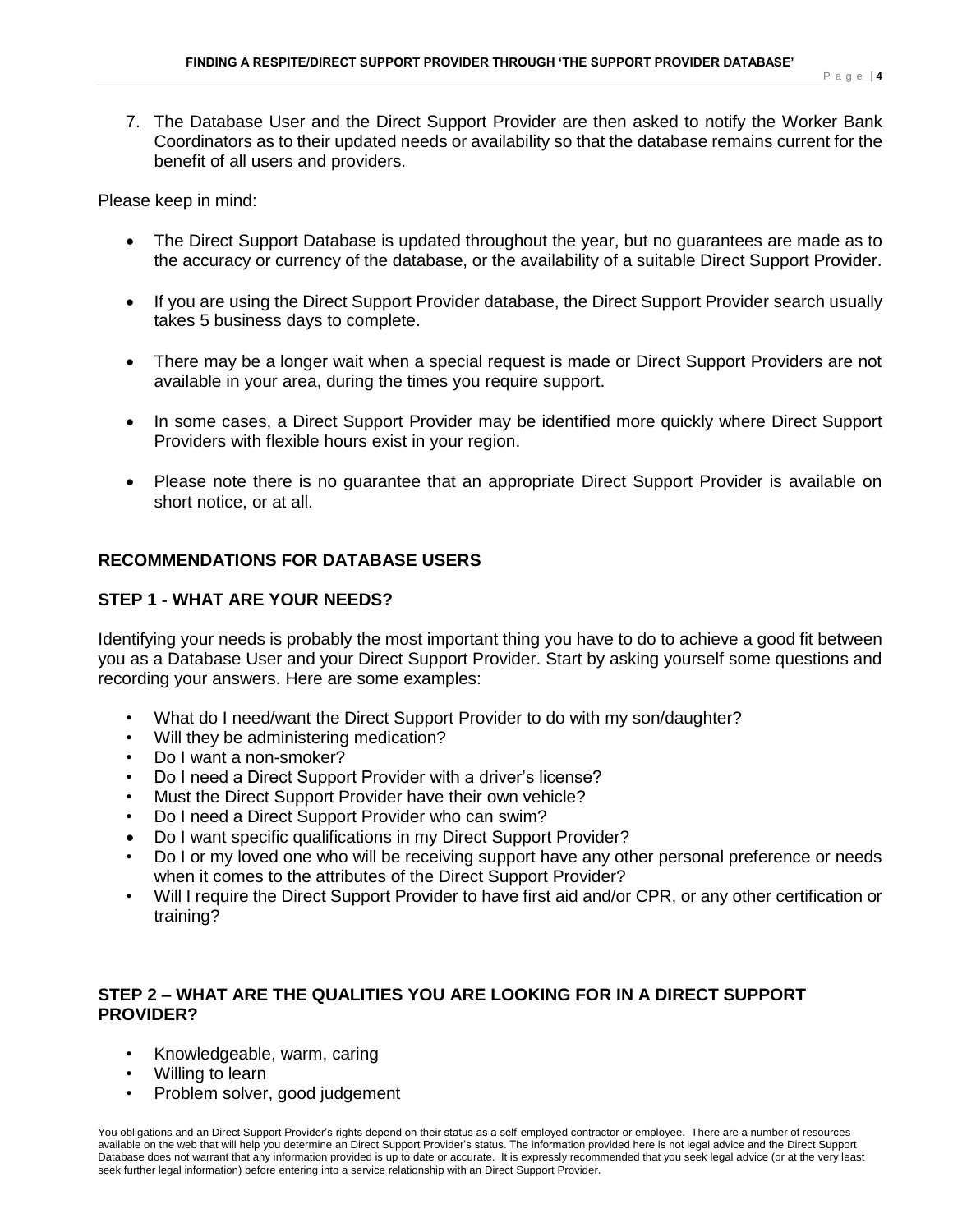- Able to take direction
- Positive outlook, energetic
- Dependable, punctual
- Flexible, accessible and responsive to family's needs
- Good rapport with the person receiving support and family

# **STEP 3 – BASED ON YOUR PLANS FOR THE DIRECT SUPPORT PROVIDER WOULD THEY BE CONSIDERED TO BE AN EMPLOYEE?**

Before making plans to engage a Direct Support Provider we recommend that you consider what the nature of the relationship between you and the provider will be. Consider the following issues:

- Do you plan to control the schedule, the location, the type of activities performed?
- Will the Direct Support Provider dictate the schedule, or be able to flexibly schedule the times that support will be provided around their other clients, employment etc.?
- Do you plan to supervise Direct Support Provider or will the services be provided independently?
- Do you need a large number of hours of support per week such that the provider will come to rely on or be dependent on their earnings from you for their livelihood?
- Will the Direct Support Provider be expected to provide any resources when providing the supports?

All of these factors and more may play into the appropriate legal characterization of the provider, which may impact your legal obligations when it comes to how the provider is paid etc. We recommend you give some thought to this before you select a worker, as well as consider your budget to determine how many hours of support you can afford.

You can learn more about how a Direct Support Provider might be characterized by visiting the following websites:

- Government of Canada [Employee or Self-Employed Guide](https://www.canada.ca/content/dam/cra-arc/migration/cra-arc/E/pub/tg/rc4110/rc4110-17e.pdf)
- Government of Canada [Determining the Employee/Employer Relationship](https://www.canada.ca/en/employment-social-development/programs/laws-regulations/labour/interpretations-policies/employer-employee.html)
- Ontario Ministry of Children, Community and Social Services [Hiring a Support Worker Guide](https://www.mcss.gov.on.ca/documents/en/mcss/publications/developmental/HiringSupportWorker.pdf)
- Ontario Ministry of Labour Fact Sheet [Difference between an Employee and an Independent](https://www.ontario.ca/page/difference-between-employee-and-independent-contractor)  **[Contractor](https://www.ontario.ca/page/difference-between-employee-and-independent-contractor)**

# **STEP 4 – REVIEW DIRECT SUPPORT PROVIDER PROFILES**

- Review worker profiles and select those Direct Support Providers that you would like to consider engaging with.
- Make a list of these individuals leaving space to write down information about each that you will obtain from them when you contact them.

# **STEP 5 - INITIAL TELEPHONE/EMAIL CONTACT AND SCHEDULING INTERVIEWS**

- We recommend that you contact the Direct Support Providers whose profiles have been provided to you by the Worker Bank Coordinators within forty-eight (48) hours of receiving the profiles. Direct Support Provider availability changes quickly as users and providers make connections so you may be disappointed if you wait.
- When you call a prospective Direct Support Provider, we recommend that you tell the Direct Support Provider your name, and that you got their name through the Direct Support Database.
- Explain when you need a Direct Support Provider (days and times), what you would like the Direct Support Provider to do, the needs of your loved one with a disability and where the activities will take place.

You obligations and an Direct Support Provider's rights depend on their status as a self-employed contractor or employee. There are a number of resources available on the web that will help you determine an Direct Support Provider's status. The information provided here is not legal advice and the Direct Support Database does not warrant that any information provided is up to date or accurate. It is expressly recommended that you seek legal advice (or at the very least seek further legal information) before entering into a service relationship with an Direct Support Provider.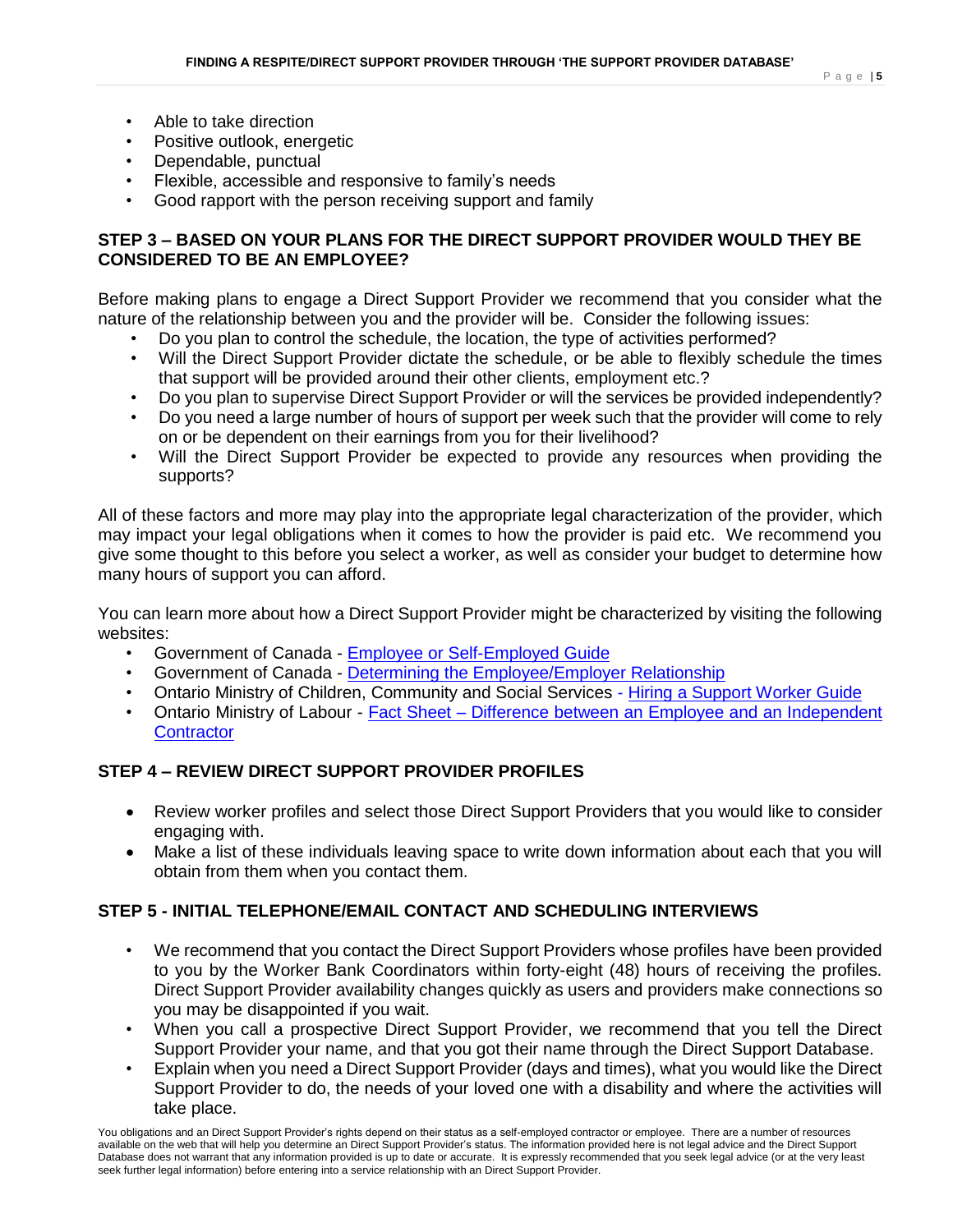• If the Direct Support Provider is interested then set a date and time when you can meet with the provider for an interview. It is important that you choose a time when the person who will be receiving supports can be present during the interview so provider can meet and interact with them.

## **STEP 6 – CONDUCTING AN INTERVIEW**

Now that you have identified your needs and have written them down, and scheduled an interview you are ready to meet the Direct Support Provider. The interview is where you talk about these needs with a potential Direct Support Provider:

- Schedule a time that is convenient for both yourself and the potential Direct Support Provider.
- Plan about an hour for each interview. Don't be in a hurry.
- Take the time to check references and ask for verification of professional expertise.
- Be prepared have your questions ready, the profile of the person receiving supports handy, your expectations highlighted, and the person receiving supports present for part, if not all of the interview.
- Be specific about your needs and how you expect the respite time to be spent with the person receiving supports, or the discretion that the provider will have in determining how, what, when and where services will be provided.
- Be sure to discuss fees and payment expectations, how it payment be processed. Once again this relates to whether the Direct Support Provider will be your employee or is a self-employed contractor.

## **Example interview questions for potential Direct Support Providers:**

- Please tell me about yourself.
- Please expand on your experience working with children/adolescents/adults.
- Why are you interested in providing respite care services?
- Describe your strengths and areas you are working on.
- What other clients or jobs do you have?
- Why are you the right person to support my loved one?
- What would you do if we disagreed on something?
- If my son/daughter cries when I leave, how will you handle the situation?
- If my son/daughter has to be taken to the hospital for an emergency, what steps would you take?
- What would you do if my son/daughter did not respond to your request?
- What hours are you able to work? During the day, weekend, holidays, short notice? Are there specific times when you are unable to work?
- Are you willing to take my son/daughter out for activities?
- Describe a difficult problem you have had to handle with an individual. How did you handle it?
- Do you have any special training or experience you would like me to be aware of?
- Do you have a valid driver's license? Would you take my son/daughter in your own vehicle?
- Would you drive our vehicle?
- Do you have 3rd party liability insurance on your vehicle?

## **Areas of Caution for Interview Questions**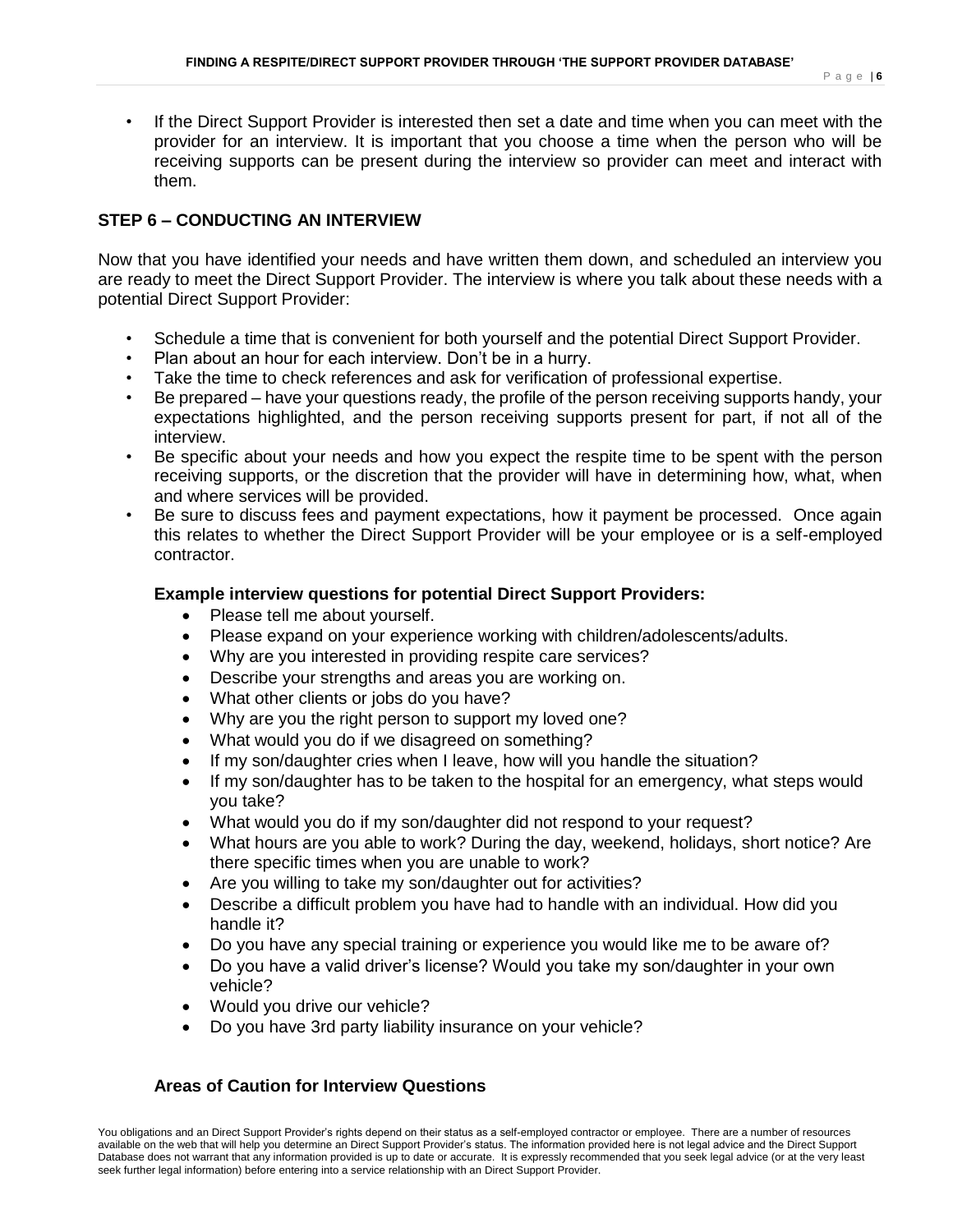There are certain questions when looking for a Direct Support Provider that are not appropriate to ask Direct Support Providers. Although families are subject to some exemptions under the Human Rights Code when it comes to engaging a person to provide personal care supports, it's still a good idea to avoid the types of questions that could given rise to a perception that you are asking discriminatory or overly intrusive questions.

| Inquiry area                                  | <b>Questions to Avoid</b>                                                                                                      | <b>Questions that are Acceptable</b>                                                                                 |  |  |
|-----------------------------------------------|--------------------------------------------------------------------------------------------------------------------------------|----------------------------------------------------------------------------------------------------------------------|--|--|
| <b>National Origin/</b><br><b>Citizenship</b> | -Are you a Canadian<br>citizen?<br>- Where were you born?<br>-What is your "native<br>tongue"?                                 | - Are you authorized to work in<br>Canada?<br>-What languages are spoken<br>fluently (related to job<br>performance) |  |  |
| Age                                           | -How old are you?<br>-When did you graduate?<br>-What's your birth date?                                                       | -Are you over age 18?                                                                                                |  |  |
| <b>Marital/Family</b><br><b>Status</b>        | -What's your marital status?<br>-Whom do you live with?<br>-Do you plan to have a<br>family?<br>-How many kids do you<br>have? | - Would you be able and willing<br>to travel as needed by the job?                                                   |  |  |
| <b>Race/ Colour</b>                           | -What is your race?                                                                                                            | N/A                                                                                                                  |  |  |
| <b>Religion</b>                               | -What is your religious<br>affiliation?                                                                                        | N/A                                                                                                                  |  |  |

# **STEP 7 – CHECKING REFERENCES AND BACKGROUND SCREENINGS**

The Direct Support Database does check references, however, it is recommended that you check references for yourself as only you can determine whether you trust the references provided and determine whether a Direct Support Provider is the right fit for you. References can be either personal or work related.

*Personal References* may include an adult friend, religious leader, a teacher or professor, or a neighbour.

*Professional References* may include a past or current employer/supervisor or a family that the provider has supported in the past.

Here are a few suggestions for questions you can ask a reference: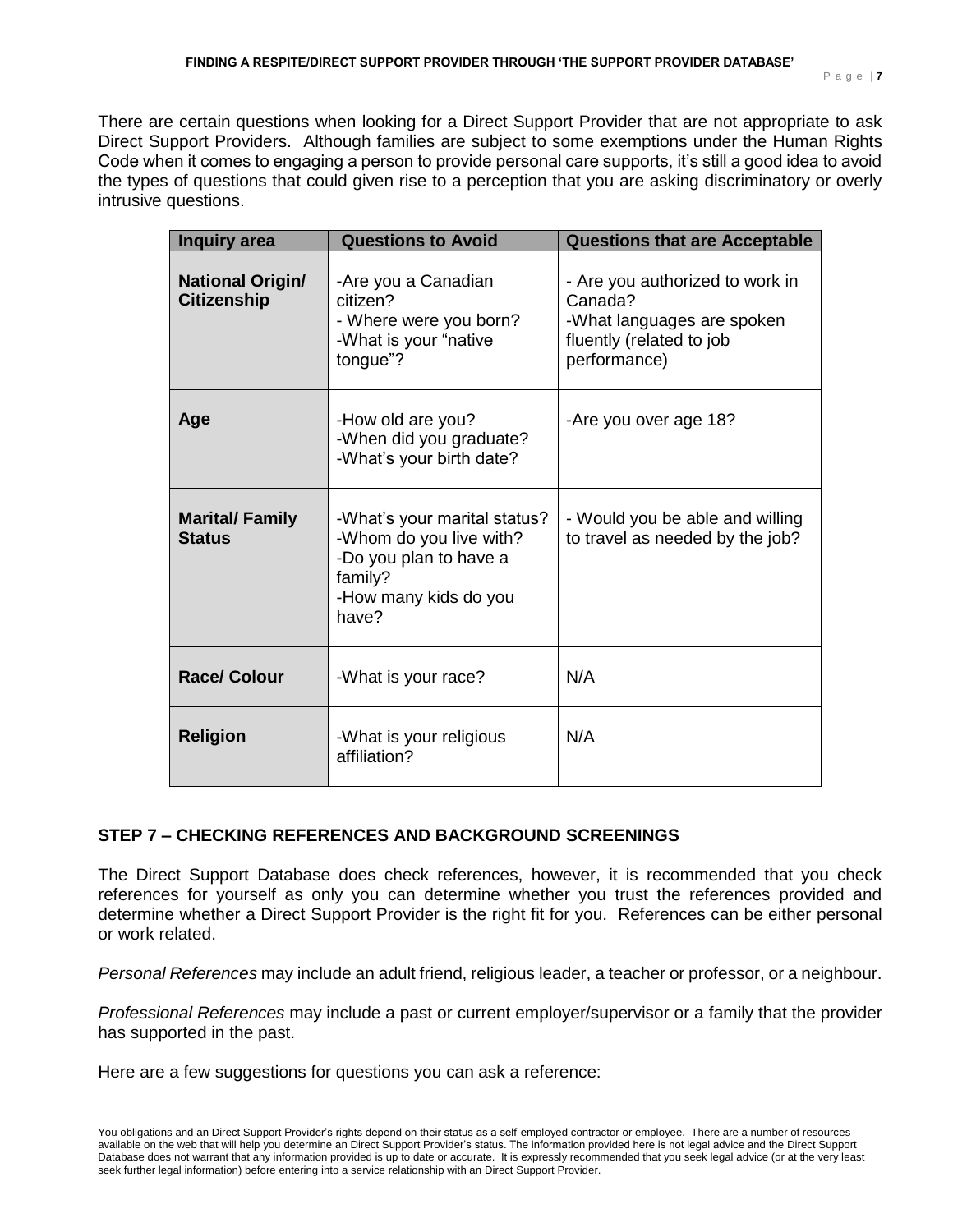- What is your relationship with the provider?
- How long have you known this person?
- I'm looking for someone to provide XXXX type of supports, would you have any concerns about the person's ability to perform such duties?
- Does the provider follow directions?
- Is the provider reliable? Punctual? Honest?
- Is there anything else you would like to comment on?

It is also a good idea to review each candidate's background criminal record and vulnerable sector screenings. As a condition of being included in the Direct Support Database each Direct Support Provider must provide a screening to the Direct Support Database. We recommend that you review these and ensure that you are comfortable with the results of the screening and that you feel you can trust you're the Direct Support Provider to work alone with your loved one with a disability.

# **STEP 8 – CHARACTERIZING YOUR RELATIONSHIP WITH A PROVIDER**

## **Is the Direct Support Provider Self-Employed or Your Employee?**

You obligations and a Direct Support Provider's rights depend on their status as a self-employed contractor or employee. There are a number of resources available on the web that will help you determine a Direct Support Provider's status (see STEP 3 above for a list of resources and links).The information provided here is not legal advice and the Direct Support Database does not warrant that any information provided is up to date or accurate. It is expressly recommended that you seek legal advice (or at the very least seek further legal information) before entering into a service relationship with a Direct Support Provider.

Many families choose to engage with their Direct Support Provider as a casual contractor regardless of the legal requirements. Before making any decisions we recommend you find out more by visiting the following websites:

- o Government of Canada [Employee or Self-Employed Guide](https://www.canada.ca/content/dam/cra-arc/migration/cra-arc/E/pub/tg/rc4110/rc4110-17e.pdf)
- o Government of Canada [Determining the Employee/Employer Relationship](https://www.canada.ca/en/employment-social-development/programs/laws-regulations/labour/interpretations-policies/employer-employee.html)
- $\circ$  Ontario Ministry of Children, Community and Social Services Hiring a Support Worker **[Guide](https://www.mcss.gov.on.ca/documents/en/mcss/publications/developmental/HiringSupportWorker.pdf)**
- $\circ$  Ontario Ministry of Labour Fact Sheet Difference between an Employee and an [Independent Contractor](https://www.ontario.ca/page/difference-between-employee-and-independent-contractor)

It's important that you carefully consider the characterization of your relationship with any Direct Support Provider because there can be costly consequences for mischaracterizing your worker if they are injured, file a claim, or are audited.

## **Obligations based on Employee Status**

If you intend the Direct Support Provider to provide regular service to you on an ongoing basis in your own home, under your control and supervision, at times and locations dictated by you, and/or to the exclusion of other work other families, clients or employers, then the Direct Support Provider could be considered an employee.

You obligations and an Direct Support Provider's rights depend on their status as a self-employed contractor or employee. There are a number of resources available on the web that will help you determine an Direct Support Provider's status. The information provided here is not legal advice and the Direct Support Database does not warrant that any information provided is up to date or accurate. It is expressly recommended that you seek legal advice (or at the very least seek further legal information) before entering into a service relationship with an Direct Support Provider.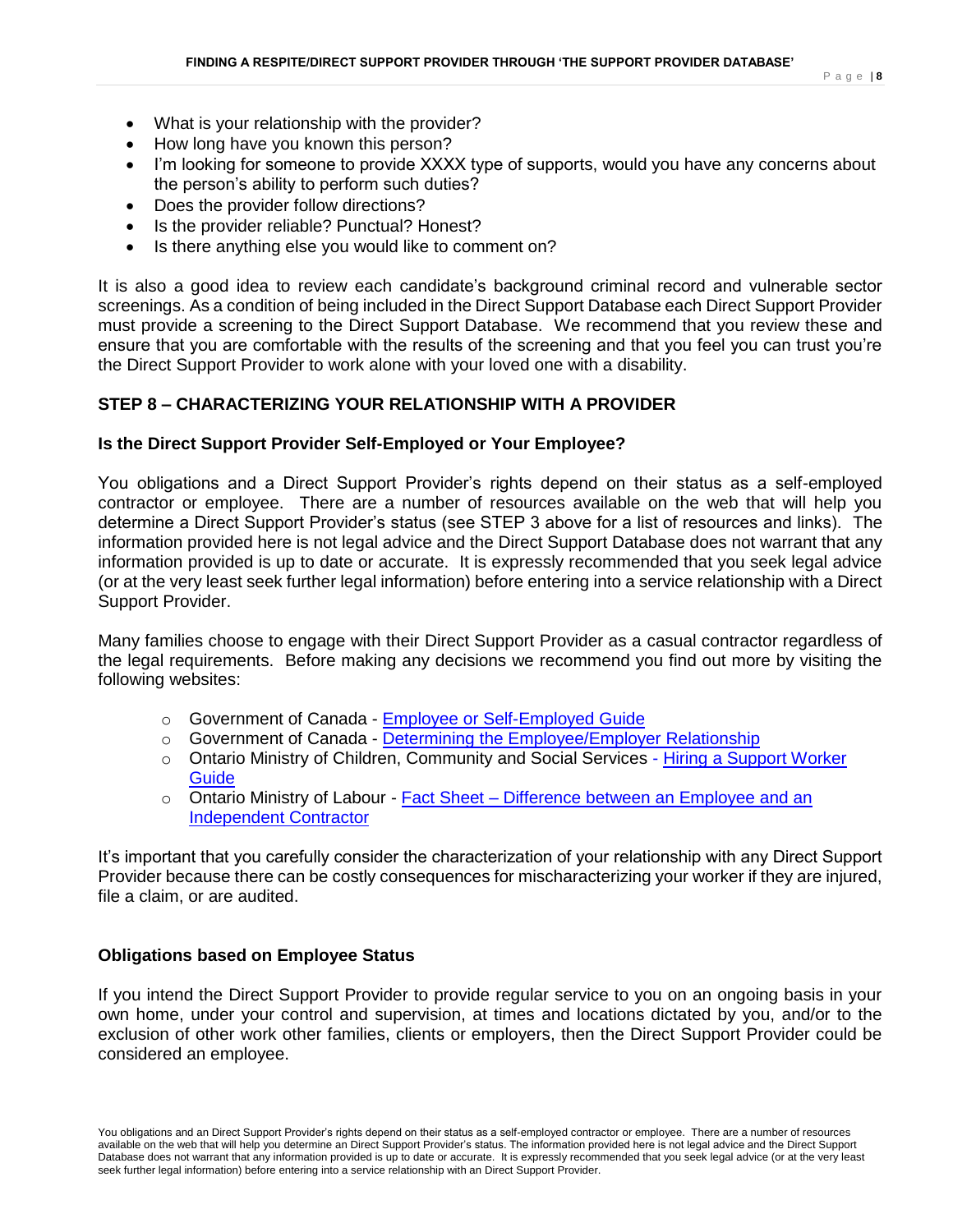It's important to note that a Direct Support Provider could still be considered an employee even if they use their own vehicle, have signed an agreement saying they are an independent contractor, or they invoice you.

Employees have a number of entitlements under the *Employment Standards Act, 2000,* such as vacation pay, public holiday pay, and termination pay, among other things. There are also reporting obligations for employees to the CRA (ex. T4s, EI and CPP contributions, Income Tax deductions) and Workplace Safety and Insurance Board (WSIB) related obligations.

Consider visiting the Ontario Ministry of Labour for further information about obligations under the Employment Standards Act, 2000:

- o [What Businesses Need to Know](file:///C:/Users/jabou-chaaya/AppData/Local/Microsoft/Windows/Temporary%20Internet%20Files/Content.Outlook/FCQP29EK/o%09https:/www.labour.gov.on.ca/english/es/pub%20/fs_compliance.php) (applies to families who are employers)
- o [Your Guide to the Employment Standards Act](file:///C:/Users/jabou-chaaya/AppData/Local/Microsoft/Windows/Temporary%20Internet%20Files/Content.Outlook/FCQP29EK/•%09https:/www.ontario.ca/document/your-guide-employment-standards-act)
- o [ESA Online Compliance Tools](file:///C:/Users/jabou-chaaya/AppData/Local/Microsoft/Windows/Temporary%20Internet%20Files/Content.Outlook/FCQP29EK/o%09https:/www.labour.gov.on.ca/english/es/pub%20/fs_compliance.php)

You can also visit the Government of Canada website for more information about employment related deductions, remittances and reporting obligations:

- o [Recruiting and Hiring Workers in Canada](https://www.canada.ca/en/services/business/hire.html)
- o [T-4 Information for Employers](file:///C:/Users/jabou-chaaya/AppData/Local/Microsoft/Windows/Temporary%20Internet%20Files/Content.Outlook/FCQP29EK/o%09https:/www.canada.ca/en/revenue-agency/services/tax/businesses/topics/payroll/completing-filing-information-returns/t4-information-employers.html)
- o [Payroll Deductions Online Calculator Tool](https://www.canada.ca/en/revenue-agency/services/e-services/e-services-businesses/payroll-deductions-online-calculator.html)

## **Obligations based on Self-employed Direct Support Provider Status**

If the Direct Support Provider will provide service to you intermittently, at times that the Direct Support Provider dictates, with little or no supervision, at locations and in such manner as the Direct Support Provider dictates, or in the Direct Support Provider's home, and the Direct Support Provider is not dependent on you for their livelihood then it may be that the Direct Support Provider would be considered an "independent contractor" or self-employed worker.

An independent contractor is responsible for declaring their own income to Revenue Canada and making their own remittances.

They also do not have the same rights under the *Employment Standards Act, 2000* that an employee would.

Technically speaking however, a person who pays a self-employed person is required to file a T4A with Revenue Canada. Learn more about that here:

o [T-4A Information for Payers](https://www.canada.ca/en/revenue-agency/services/tax/businesses/topics/payroll/completing-filing-information-returns/t4a-information-payers/t4a-slip/what-report-exceptions.html)

# **STEP 9 – DEVELOPING A CONTRACT**

Once you choose a Direct Support Provider, develop a contract for services with them. Discuss clearly your expectations and be specific about their employment relationship with them. You are encouraged to have a written contract with them. It is important to establish and to maintain a good working relationship. Listed are some issues identified by both Direct Support Providers and families as important things to remember and to discuss.

## **a. The Schedule**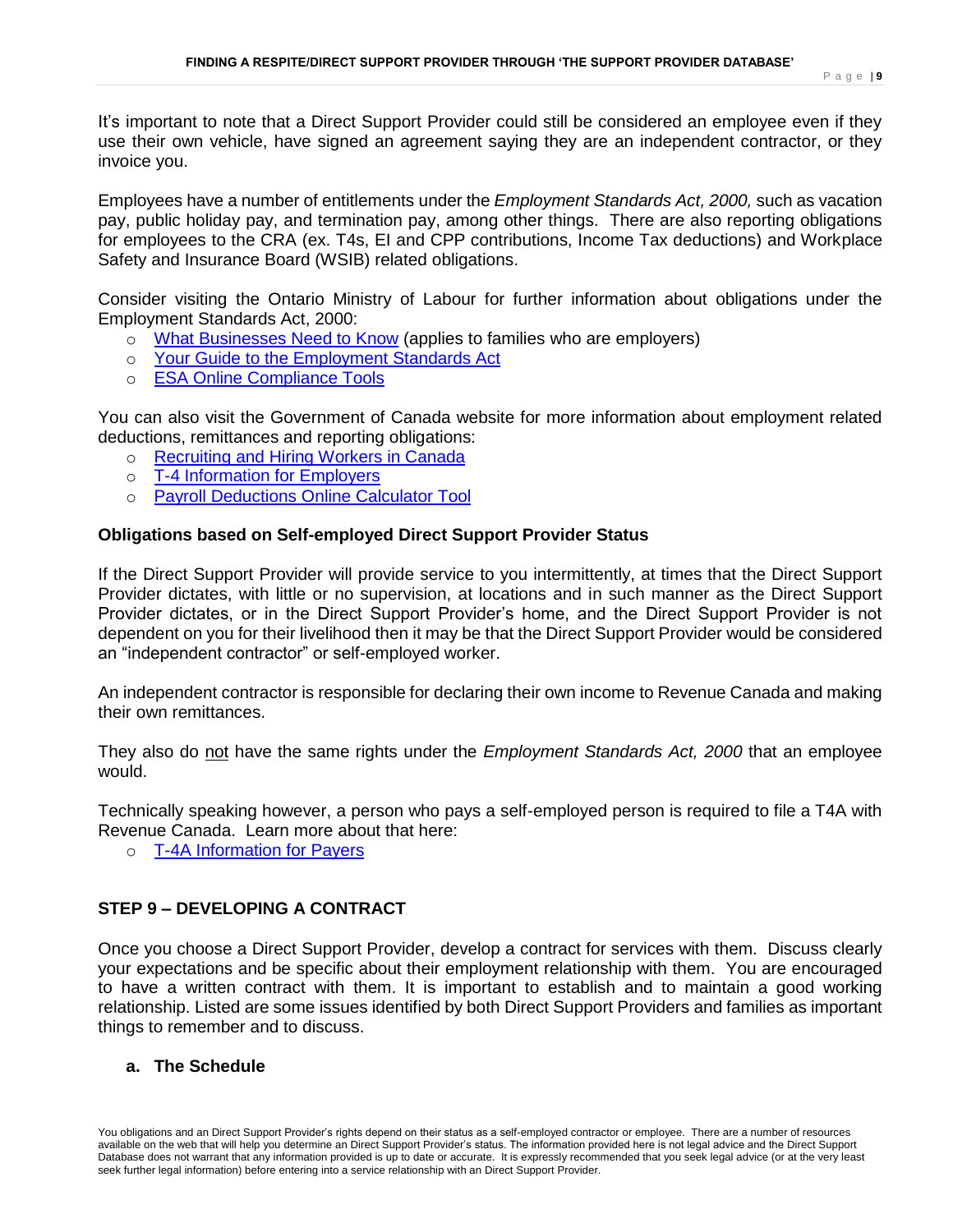Work with the Direct Support Provider to determine what the schedule will look like. If the provider is a self-employed person, this will generally be at times that the Direct Support Provider dictates they are available and that also work for your loved one.

Confirm with the Direct Support Provider the day, time period, the types of activities and who has control over these issues (keeping in mind the status you have determined above).

Keep in touch – both parties should provide advance notice of any change in the schedule, health status, and any other important information for care. Note that if your provider is an employee, there are new requirements that will come into effect on January 1, 2019 related to minimum advance notice of cancellation (48 hours) and cancellation pay where notice isn't provided (3 hours' wages).

## **b. Rate and Manner of Payment**

The rate of pay should be established at the interview or when you enter into a contract with a provider, as should how you will pay (cheque or cash) and when you will pay (weekly, monthly, etc.).

Typically, a self-employed provider will dictate the rate, whereas an employee will be more likely to be subject to the rate set by you. Self-employed, providers should also be invoicing you on an invoice they prepare.

Employees on the other hand are typically subject to the rates you are prepared to offer and it will typically be your responsibility to keep a record of their hours of work.

You may also need to consider varying rates – for example, one rate for community integration supports and another rate for while your loved one with a disability is sleeping and not in need of direct support. Keep in mind that generally speaking an employee is entitled to be paid the minimum wage, even during periods of sleep except in special circumstances (such as where the employee lives in during their period of employment and could be a "residential support worker").

## **c. Trial period**

There may be times when you don't get a good fit when hiring a Direct Support Provider, whether it is from their perspective or yours.

Establish a trial period for your contractor or probationary period for an employee before any long-term commitment is made by either party, if you are unsure about the relationship

## d. **Transporting Individuals**

You may request that a Direct Support Provider drive your loved one with a disability and use their own vehicle. If a Direct Support Provider agrees to transport ensure the Direct Support Provider has:

- o A valid driver's license
- o Safe vehicle
- $\circ$  Minimum of \$1,000,000 liability on their insurance (you may wish to speak to your insurance company for requirements and consider taking out a rider on your own policy for this purpose)
- $\circ$  Has notified their insurer that they are driving for the purposes of employment or selfemployment.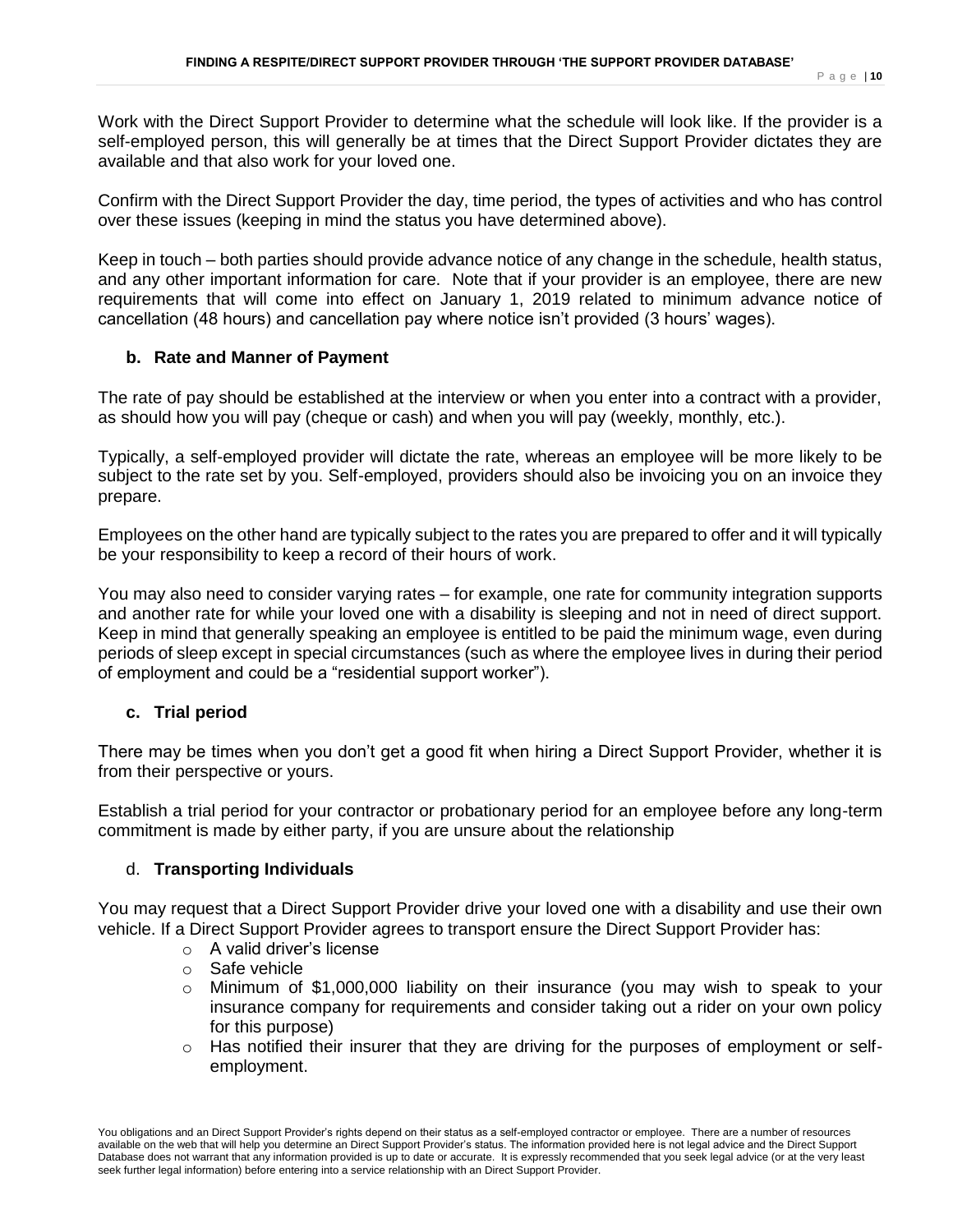A Database User may choose to cover the cost of transportation during the time the Direct Support Provider is with their loved one with a disability, though that generally looks more like an employment related benefit as opposed to what would be typical in an independent contractor relationship.

The Direct Support Provider should be responsible to ensure all passengers are safe, proper seat belts and car seats are being used. It is good practise to keep a First Aid Kit in the car. A phone or change for the pay phone for emergencies is also helpful. You may wish to discuss this with the provider.

## **e. Length of Agreement between Database User and Direct Support Provider**

It is hoped that once an agreement has been made for Direct Support that the commitment of the Direct Support Provider to you will lead to an ongoing, productive and satisfying relationship.

A long-term relationship means the Database User can avoid having to seek out and engage a new Direct Support Provider.

If a Direct Support Provider decides to leave or Database User no longer needs the Direct Support Provider's support it is important to give each other notice (notice obligations depend on the status of the Direct Support Provider, the terms of any contract you sign and the requirements under the *Employment Standards Act, 2000* if applicable).

Note that if your provider is an employee, it is important to address termination specifically in your contract and limit termination entitlements to the Employment *Standards Act, 2000* minimum only, expressly excluding any common law reasonable notice or pay in lieu thereof in order to avoid having to pay out large sums related to "reasonable notice" or "severance" that may otherwise be payable.

## **f. Confidentiality**

It is important that you maintain confidentiality with your Direct Support Provider and that your Direct Support Provider maintains confidentiality with you and your family. It's a good idea for there to be a clear understanding between the Direct Support Provider and the Database User that all personal information must not be discussed unless the person is present or has given their consent to specific information being discussed.

## **g. Sample Contracts**

Ideally a contract is in writing between you and any Direct Support Provider. What will be included in the contract depends on the status of your worker. We have highlighted the issues that ought to be addressed in your agreement above in sections a-f. There are many resources available online for templates. Respiteservices.com expressly recommends that you get advice before entering into a legal contract provider and does not express any opinion on the enforceability or validity of any templates linked below.

## **Employment Agreements:**

 $\circ$  There are numerous templates and resources available online including an employment agreement template that is available from the [www.hrcouncil.ca](http://www.hrcouncil.ca/) website (click here: [Employment](http://www.hrcouncil.ca/docs/Template_for_an_Employment_Agreement.doc) Agreement Template).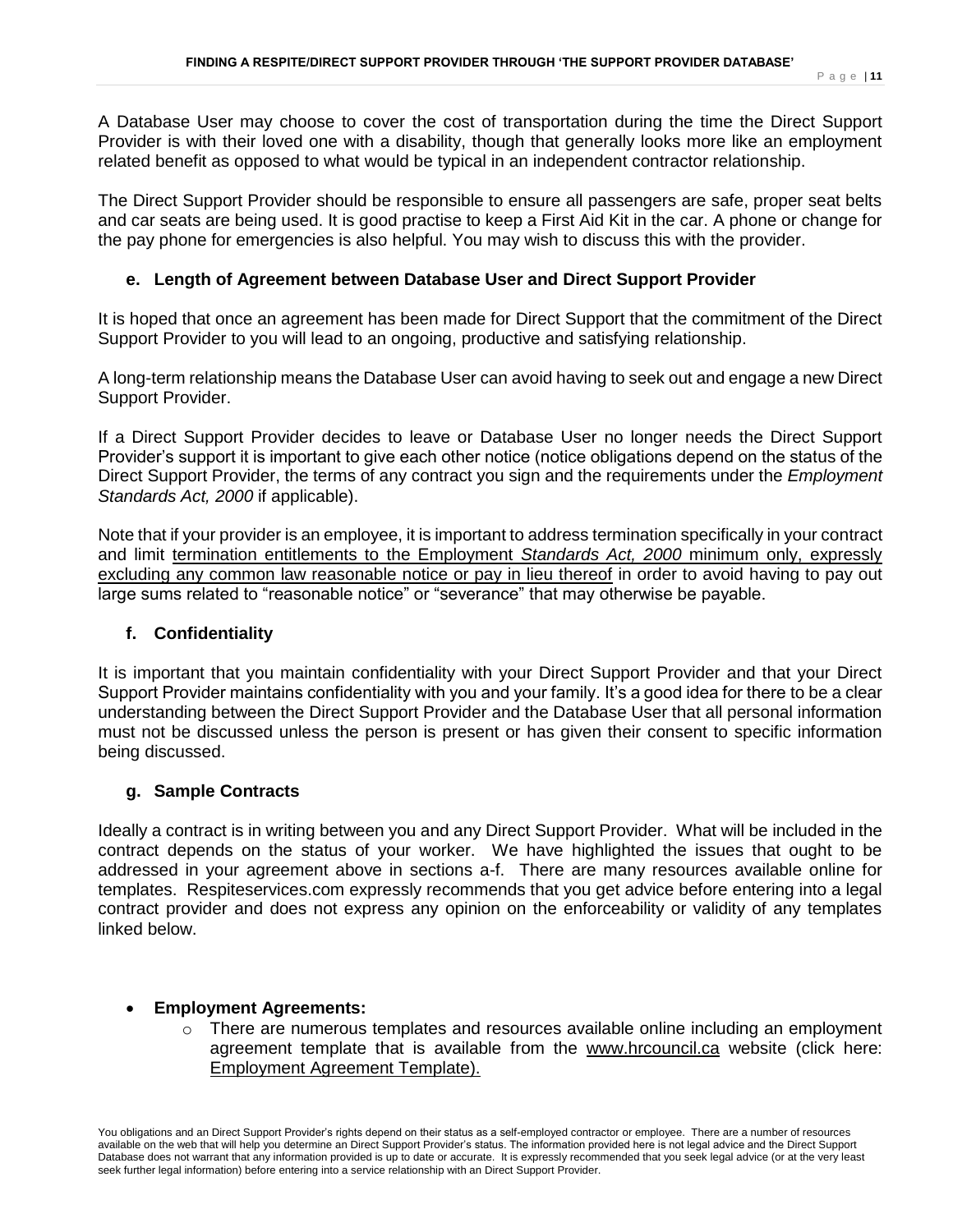## **Independent Contractor Agreements**

- o There are also numerous resources available online for independent contractor agreements. For example:
	- MaRS Discovery District [https://www.marsdd.com/mars-library/independent](https://www.marsdd.com/mars-library/independent-contractor-agreement-sample-template/)[contractor-agreement-sample-template/](https://www.marsdd.com/mars-library/independent-contractor-agreement-sample-template/)

# **STEP 10 - ONBOARDING AND ORIENTATION**

The Direct Support Provider attends an orientation/information session before they become active on the Direct Support Provider Database. However, this is a very general session about the Direct Support Database and not related to providing service to Database Users, or the specific needs and expectations you may have for supports for your loved one. It is a good idea for every Database User to provide the Direct Support Provider they have engaged with information related to:

- Your loved one's needs and any health concerns, medications, allergies they may have
- The location where supports will be provided (if controlled by you)
- A list of key contacts (local hospital, parents, doctors or other supports)
- Any emergency support plans that you have prepared for your loved one
- Any person centre plan (ISPs) your loved one might have
- Lists of likes and dislikes and any recommendations you may have as to how to avoid or respond to upset

For further information in this regard see the section on 'Preparing a Direct Support Provider' to support your loved one below.

# **STEP 11 - TIPS FOR MAINTAINING A GOOD WORKING RELATIONSHIP**

Identify and discuss problems as soon as they arise. Be prepared to negotiate a solution to the problem:

- Keep communication open and on-going. You may want to maintain a communication book to keep everyone informed and be responsive to any suggestions or recommendations documented.
- Discuss specific strengths and needs of your son/daughter and any strategies used to support him/her with communication, behaviour or in various situations in the community or at home
- If serious problems arise document dates, times, issues and concerns.
- If possible for quality programming, invite the Direct Support Provider to accompany you to a therapy session to observe the therapist at work with your son/daughter. In this environment, the Direct Support Provider can ask the therapist questions and observe and implement the program under the watchful eyes of an expert. This also allows you to observe the Direct Support Provider in action with your son/daughter. Keep in mind that the more training that is provided, however, the more likely the provider will be an employee and not an independent contractor.
- Discuss activities, any costs associated with activities and travel expenses with the Direct Support Provider. Many places in the community offer discounts, on entrance fees and activities, to support Direct Support Providers or individuals with a disability.
- Train Direct Support Providers on proper use of any communication aids, assistive devices or equipment.
- Unless you agree otherwise, only the person engaged and approved by you should provide care to the individual. Generally, if a Direct Support Provider is not able to fulfil hours a family would be responsible to make other arrangement. Keep in mind that allowing or requiring that the Direct Support Provider to arrange alternative supports will help to prove that the provider is an independent contractor.

You obligations and an Direct Support Provider's rights depend on their status as a self-employed contractor or employee. There are a number of resources available on the web that will help you determine an Direct Support Provider's status. The information provided here is not legal advice and the Direct Support Database does not warrant that any information provided is up to date or accurate. It is expressly recommended that you seek legal advice (or at the very least seek further legal information) before entering into a service relationship with an Direct Support Provider.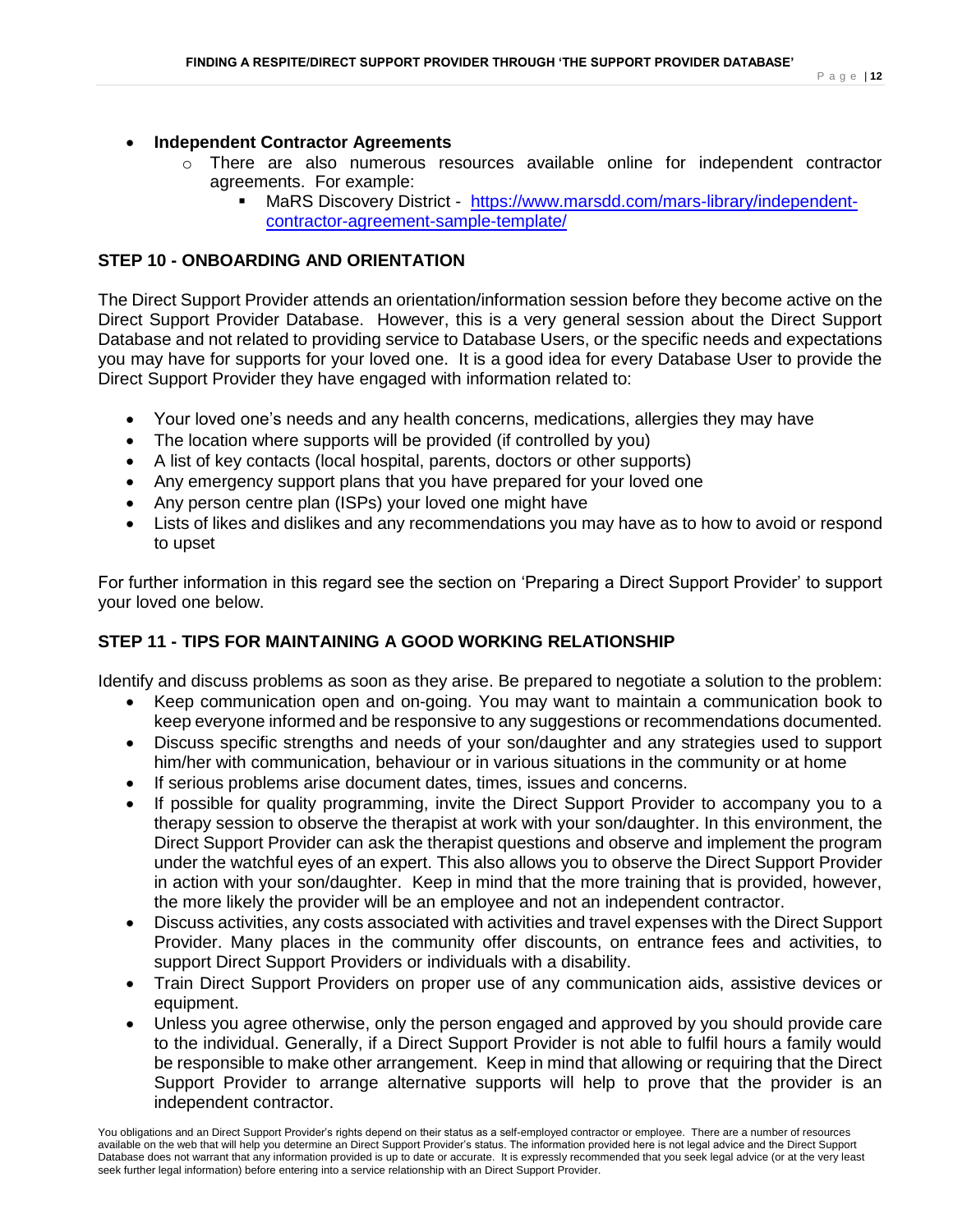# **PREPARING A DIRECT SUPPORT PROVIDER TO SUPPORT YOUR LOVED ONE WITH A DISABILITY**

## *1.* **Think about what makes your loved one with a disability and your family unique**

Take some time to think about your loved one and your family and what their special characteristics are. This will help you to talk about your loved one and develop a plan of support for them. It will also help you to think about what is most important for your loved one and for your family. It's sometimes difficult to do this, but the more specific you can be the more likely you will be to find someone who is a good match for your family. Most families will have to recruit, select and train a number of support providers over the years, so taking time to think about these things and make notes for yourself will help you in this process.

## *2.* **Your Loved One's Unique Personality and Needs:**

We know that people with disabilities have particular kinds of needs. It often means that they have particular challenges related to communication, physical care, social interaction and medical needs. It often means that they may have very specific kinds of reactions to the world around them, including sensory issues, making it hard for them to interpret what's happening. Usually, as a caregiver, you and other people who know your loved one with a disability well have special knowledge about the way he or she communicates. You have come to know the "cues" that something is happening. It might be confusion, anxiety, anger, frustration or excitement. Someone who does not know your loved one might read these signs incorrectly and inadvertently set off a chain of events that set your loved one up for failure. The more information Direct Support Providers have, the more likely they are to assist your loved one to be successful.

Make notes for yourself about these things. Database Users sometimes find it hard to "tell their story" over and over. Putting things in writing often makes it easier to do this. Sometimes it is easy to get distracted in the conversation and a written guide helps to focus on the things that are important. Sharing information at the time you are interviewing and screening a new Direct Support Provider helps you both to decide if the Direct Support Provider's skills, interests and personality fit with your loved one.

In consulting with Database Users about the development of this booklet, caregivers said that they wanted the Direct Support Provider to have knowledge about their loved one's disability, but it was just as important that the Direct Support Provider think about their loved one as an person, get to know them as a unique individual and understand how their disability affects them. Your loved one is a person first who has a particular disability that affects how they interact with the world. Help the Direct Support Provider to understand your loved one as a person, not just the labels. How can the Direct Support Provider help move towards the vision you and your loved one have for his or her life?

## *3.* **Moving towards goals and vision:**

What do you and your loved one picture for his or her future? This vision likely includes friends, activities that are meaningful, connections to their community, safety and security and skills that help them to live their life in the best and most independent way that they can. The Direct Support Provider is not there to be a friend for your loved one, but instead a bridge builder who can help your love one pursue these dreams. Think about how you want them to use their time to help your loved one nurture friendships and relationships, build connections in their community, have valued roles and build skills to use in the future.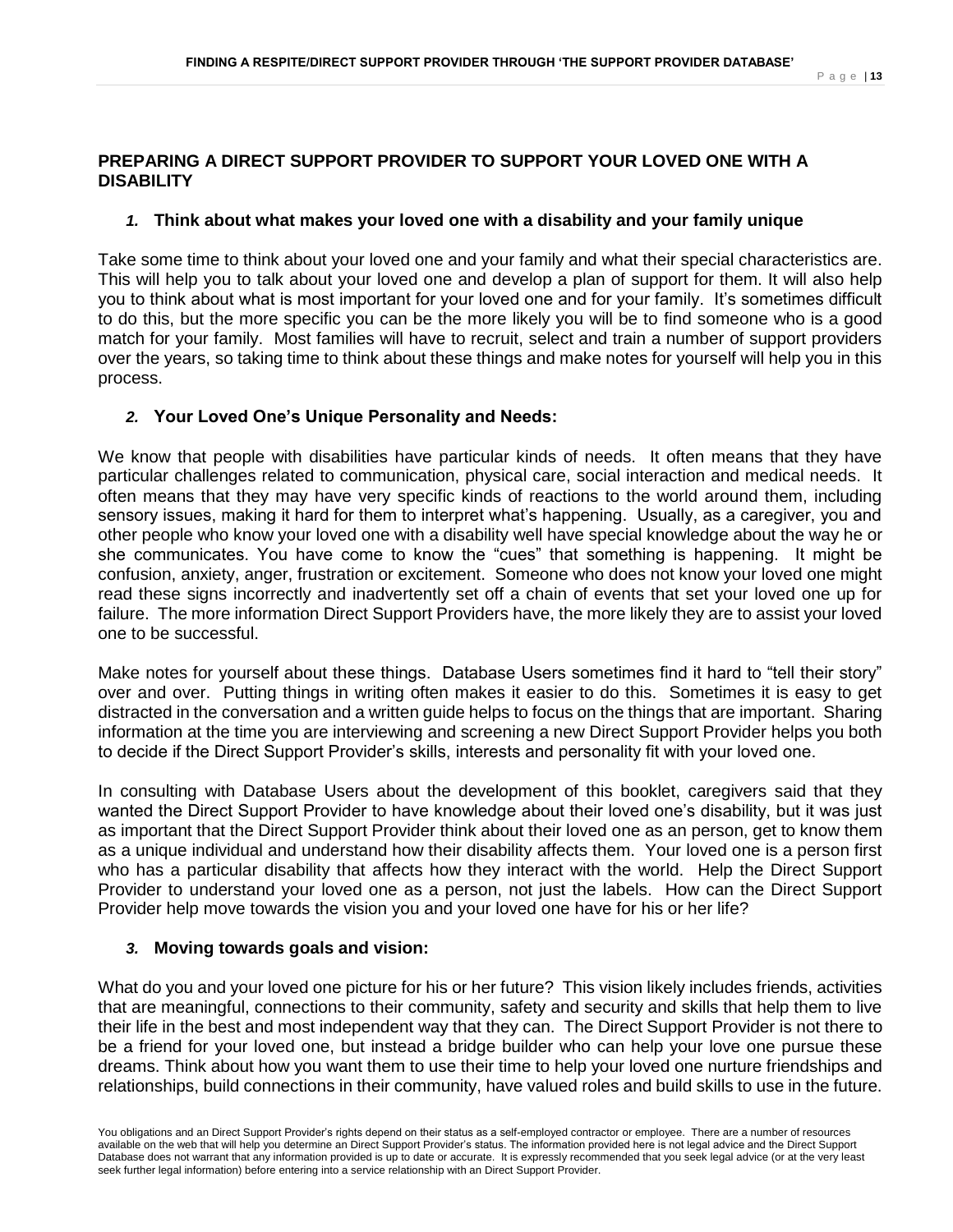# *4.* **Reflecting on Support Needs***:*

As someone who loves and cares about a person with a disability, you will be aware of how their disability affects them. Think about how you might describe their needs to a Direct Support Provider who is meeting him or her for the first time and how you want a Direct Support Provider to provide the right kind of support.

Clearly describing your loved one's personality, interests, abilities and needs is critical in choosing and preparing someone to provide support for your loved one with a disability and your family. Write out a profile of your loved one. Have the information in a binder that you can update as the needs of your loved one and family change. Having it written will help you keep things organized and not overlook information. It also helps to keep things positive and focused on your loved one's strengths, interests and challenges. Include the following information:

## *Communication:*

- How does your loved one communicate?
- Are there particular words, signs, or other methods that you use in times of distress or anxiety?
- Are there ways that you encourage them to ask questions or make their needs known?
- Do they use any communication devices?

## *Creating and Maintaining Relationships:*

- What helps your loved one feel most comfortable with others?
- Are there things that help them to connect to other people?
- When do they need space from others?
- What types of activities help them to break down barriers with others?

## *Sensory Issues:*

- Are there things that affect your loved one such as crowded environments, noise level, smells, colours, texture or feeling of clothing?
- How are they most comfortable and how do you help them to deal with these issues?

# **Activities and Play:**

- Are there particular activities that your loved one likes to do?
- What are the activities that they need the highest level of support with?
- Are there activities that they can enjoy independently?
- Is there a regular community program that your loved one can participate in with support (e.g. parks and recreation, Girl Guides, Scouts, choir, etc.)

## *Responses through Challenging Behaviours:*

- Are there situations when your loved one responds in a way that is challenging to support them?
- What does this look like?
- How do you find it most effective to help them move through a difficult time?
- Are there things that you avoid because it leads to problems?
- What is the best plan for safety for your loved one?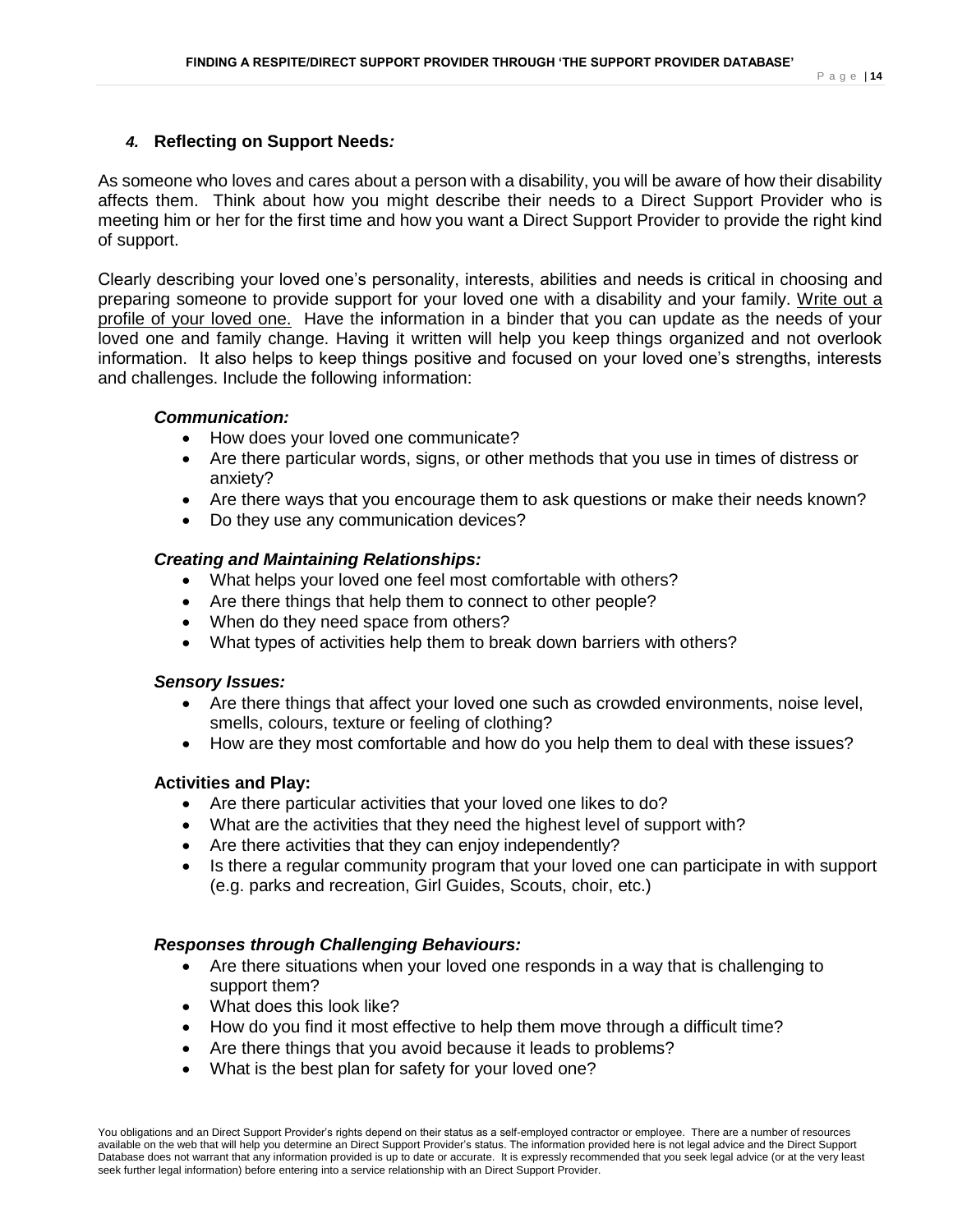## *Physical Needs:*

- What are the physical needs that your loved one requires support with?
- Does this include help in the bathroom, eating, doing up their seatbelt, dressing?
- Is there any special equipment that the person supporting them needs to know about?

# *Medical Needs:*

- Does your loved one have any special medical needs that the needs to know about, including seizures, allergies, medications, diet.
- What is the emergency plan for any medical issue?
- What are the specific instructions about any medications or medical needs?

# *Cultural or Religious Background:*

 There may be things that are important within your family that the Direct Support Provider must know to respect your family's cultural or religious background.

# *5.* **Based on Your Experience Who is the Best Person to Support your Loved One with a Disability?**

Develop a list of traits that you hope to see in a Direct Support Provider. If you define what is most comfortable for you and your loved one with a disability it will assist you in recruiting and screening a Direct Support Provider.

Some different examples are:

- comfortable helping my loved one participate in community activities,
- is a "connector" helping to nurture relationships and meaningful roles
- relaxed- not too rigid, open to new things, calm demeanour during stressful times
- structured- has an organized approach
- willing to implement specific kinds of activities, responses and techniques
- is a real problem solver- has an open mind about how to solve problems without getting flustered
- is committed to having my loved one be included in the community
- has a warm and open disposition

# **HAVING SOMEONE INVOLVED IN YOUR HOME AND FAMILY**

Having a Direct Support Provider involved in your family is both a great opportunity and a stressor. We know that sometimes, having someone coming into your home is difficult. Perhaps you feel you'd just like to attend to other things, perhaps you are having a bad day, or perhaps the kids have just made a big mess. Database Users have the right to expect that the Direct Support Provider will keep their family information private and confidential. They also have the right to determine how their loved one is to be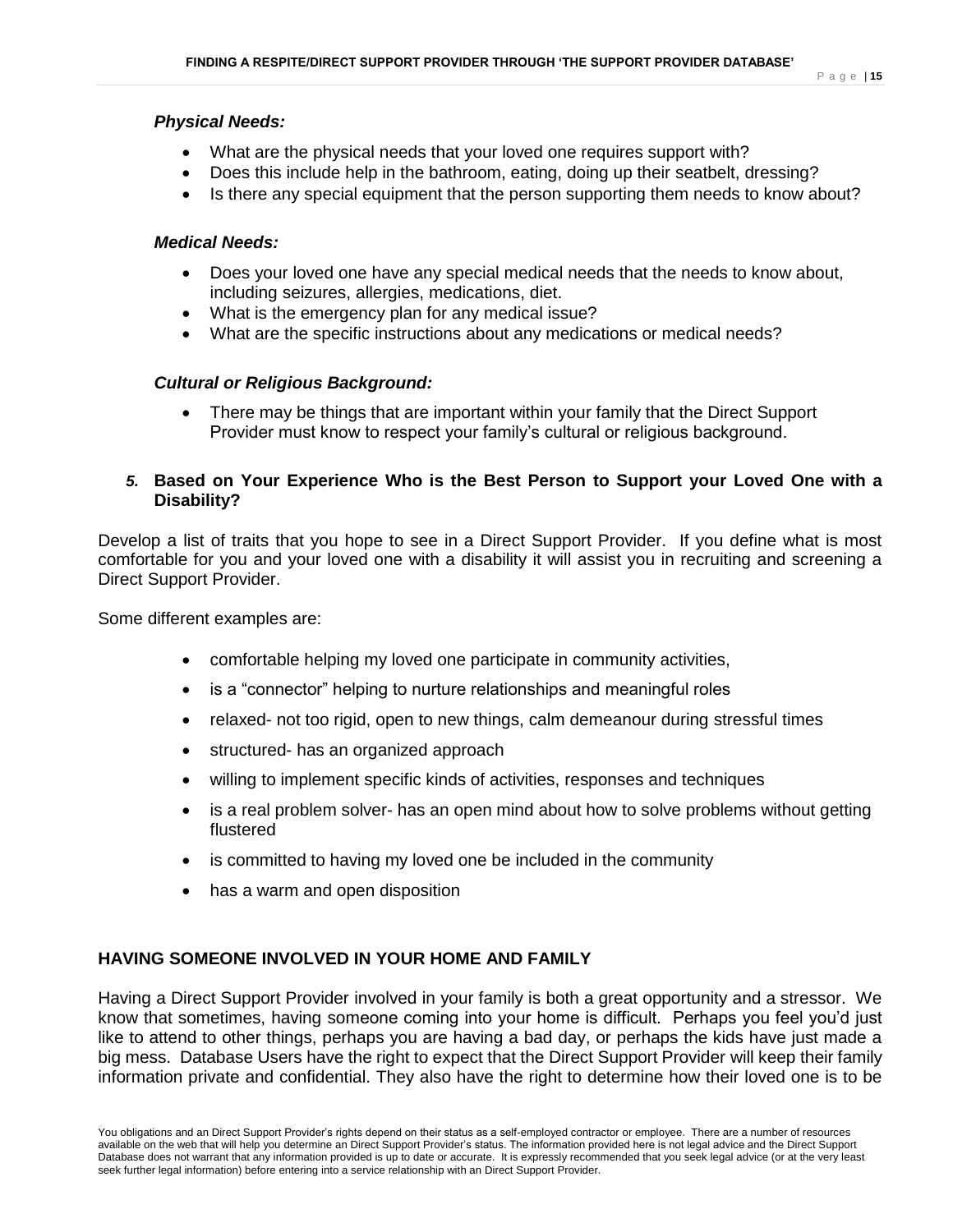cared for, keeping in mind that the more control over the day to day supports a family has the more likely that a provider will be found to be an employee.

"Setting boundaries" is a formal way of saying that you need to keep in mind the reason that the Direct Support Provider is in your home. You may want them to feel comfortable, but how you do that depends on the style of your family. While you want to develop an open and trusting relationship, the person is not there to be a friend or confidant, nor are you finding a "friend" for your loved one. They are there to provide the care and support for the loved one and to fulfill the responsibilities that you have agreed to. Having healthy boundaries allows you to be clear about what your role and the role of the Direct Support Provider is and to not feel that you need to solve problems that are beyond you. Here are some things that you need to consider:

- We recommend that you never lend money or borrow money.
- Keep your times that you socialize with the Direct Support Provider to occasions that are focused on your loved one, such as your loved one's birthday party.
- Do not discuss your own personal problems with the Direct Support Provider
- If you are going to cancel or change the time you need support, give the Direct Support Provider as much notice as you can.
- Encourage the Direct Support Provider to set a time to discuss plans and issues with you on a regular basis. This gives them the knowledge that you can be approached and wish to be involved.
- Be thoughtful and clear about your expectations around communication and the use of social media, texting, applications such as "Snapchat, Instagram" etc.

Following these guidelines helps both the Direct Support Provider and Database User to define their roles. It is important for both Database User and the Direct Support Provider to be flexible, considerate and respectful.

## **TOOL # 1: INDIVIDUAL ONE-PAGE PROFILE**

One-page profiles are a practical way of recording and sharing information about an individual. You can use them to get to know both the direct support provider and the individual being supported. A one-page profile gives you the most important information summarized on one-page. It focuses both on what matters to the individual and how to support them. It is also flexible, were you can prepare several profiles for different situations (e.g.: for school; for work; for your direct support provider).

#### **How to develop a One-page profile:**

A one-page profile always has three headings:

- 1- What people appreciate about me
- 2- What is important to me
- 3- How to best support me

You obligations and an Direct Support Provider's rights depend on their status as a self-employed contractor or employee. There are a number of resources available on the web that will help you determine an Direct Support Provider's status. The information provided here is not legal advice and the Direct Support Database does not warrant that any information provided is up to date or accurate. It is expressly recommended that you seek legal advice (or at the very least seek further legal information) before entering into a service relationship with an Direct Support Provider.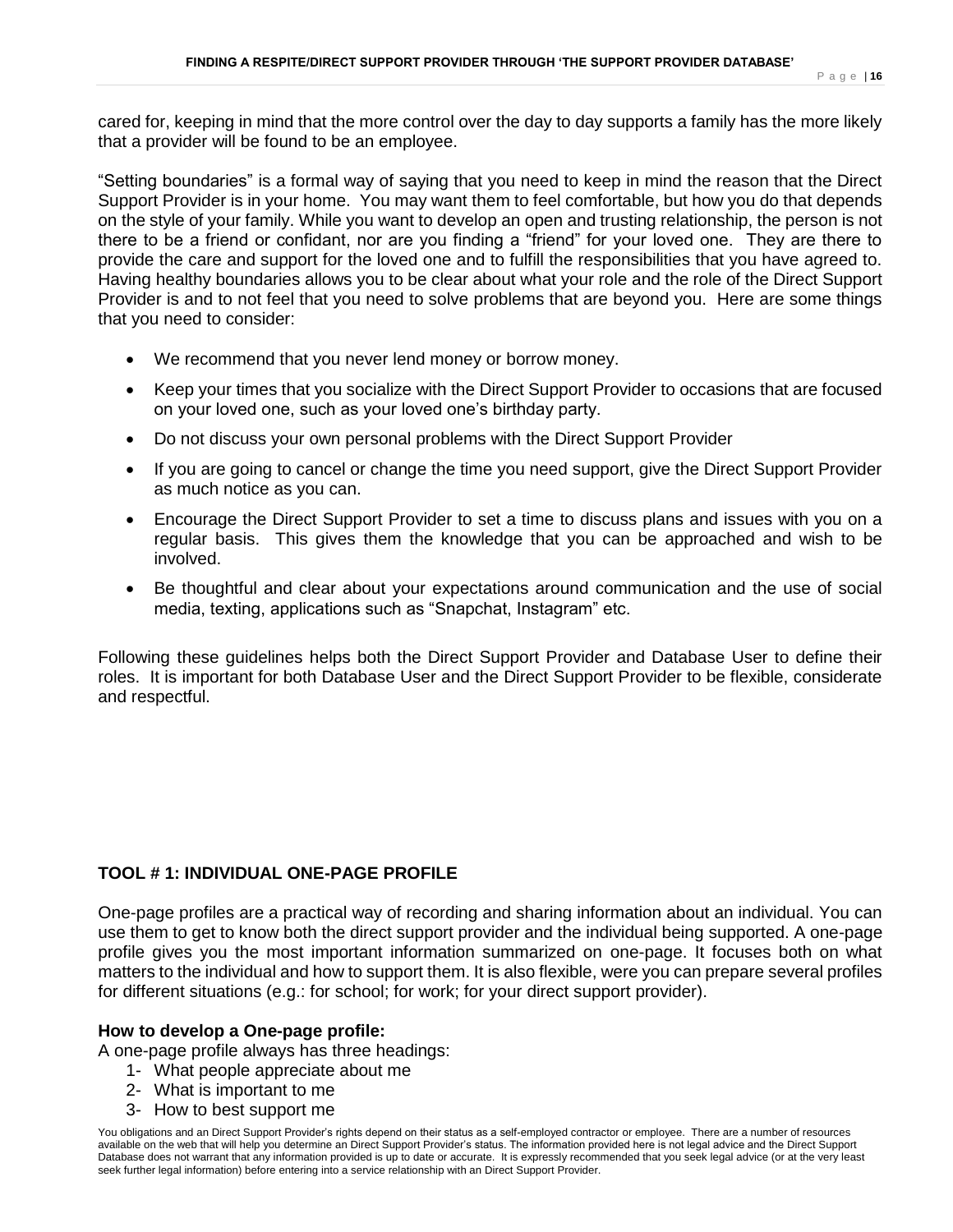#### **a. What people appreciate about me:**

This section is a list of your positive qualities.

Useful questions:

- What do people thank you for?
- What characteristics de people admire about you?
- What would your partner, family, and best friend say they love of value about you?
- What is the best compliment you have received?
- What do you think your best qualities are?

## **b. What is important to me:**

This section describes what really matters to you – the people, the places, the routines, and the aspects of your life that reflect who you are, and what is important to you.

Useful Questions:

- Who are the people who mean the most to you? How often do you see them? When? Where?
- What would you never leave home without?
- What do you always carry around with you in your bag or pocket?
- What would you usually do each week, weekends and miss if you could not (e.g.: TV programmes, hobbies, interests, people you see, places you go)?
- If you had a whole day to do whatever you wanted where would you like to go? Who would you spend it with? What would you do?
- What is your favourite wat to spend a weekend?

## **c. How to best support me:**

This section is what others need to know or do to support you to be at your best.

Useful Questions:

- Think about what a good day is like for you, and a bad day as well.
- Is there anything that other people need to know or can do to help you have more good days and less bad days?
- What makes you feel better when you are stressed, unhappy, or unwell?
- What can others do to help when you are stressed, unhappy, or unwell?
- If someone was new to your life, what would they need to know or do to be able to get on really well with you?

# **INDIVIDUAL ONE-PAGE PROFILE TEMPLATE:**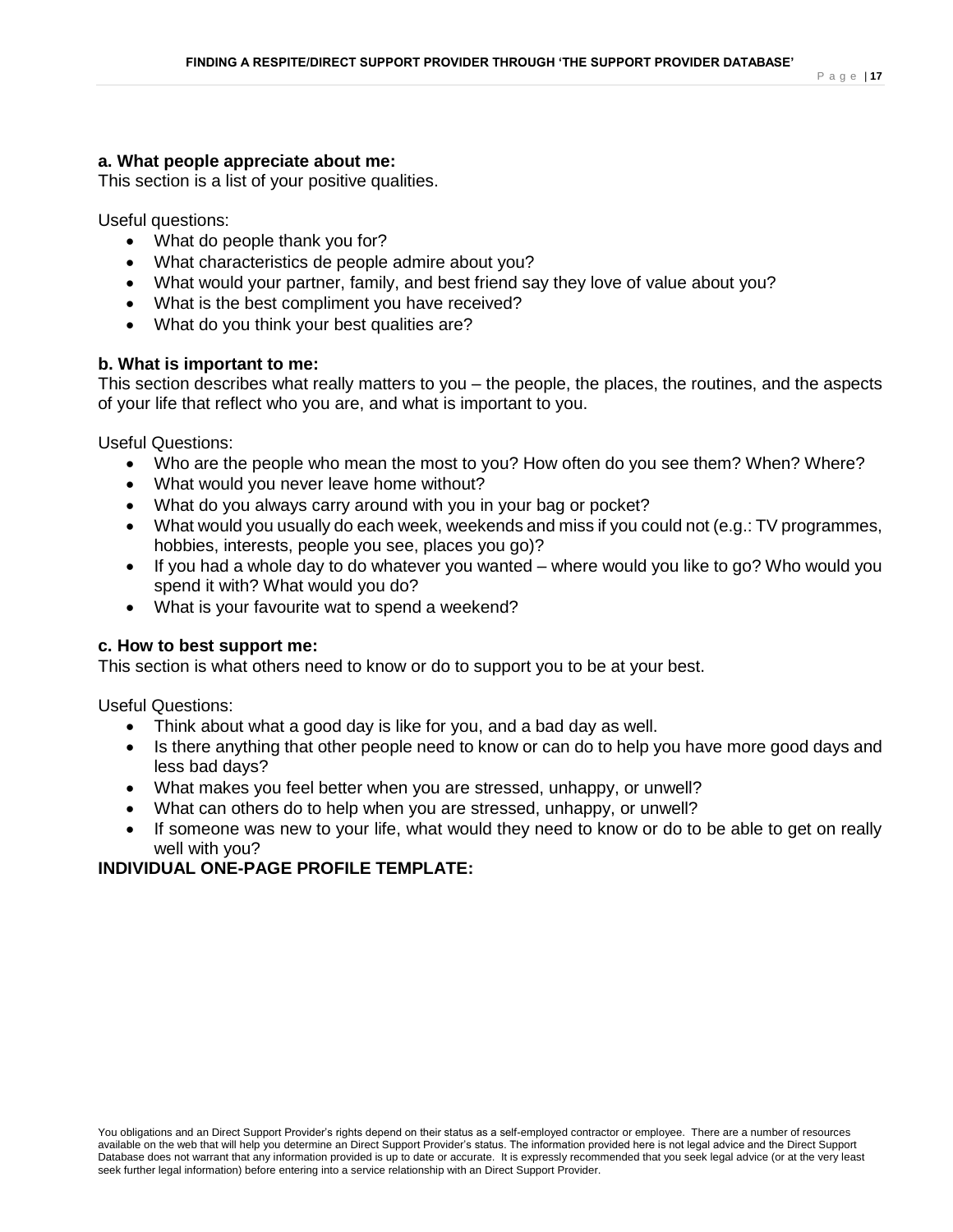

## **TOOL # 2: HOME ALONE CHECKLIST FOR FAMILIES TEMPLATE**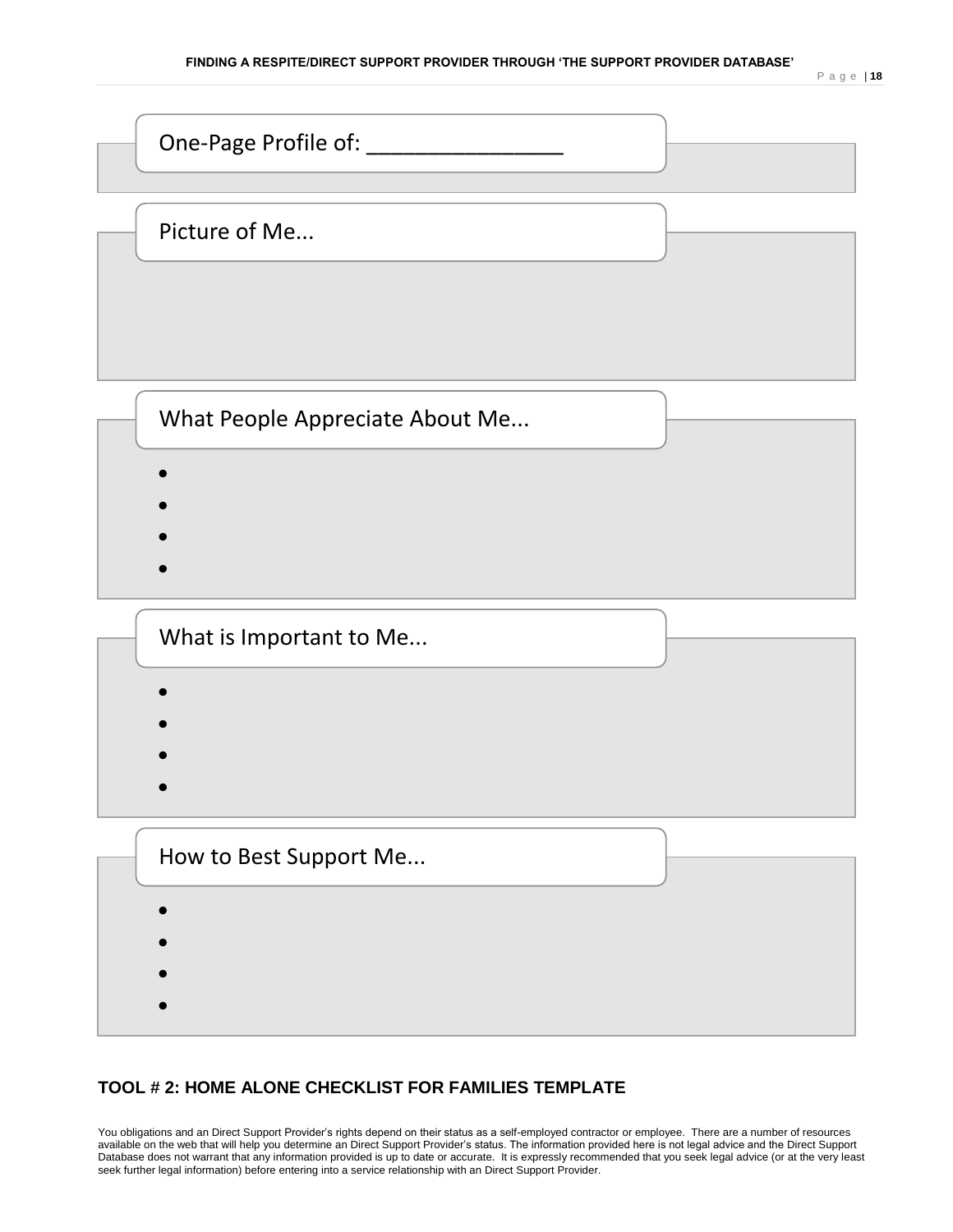Before leaving your family member at home alone with a direct support provider, you could make sure that the following information is available:

- □ Your full name.
- $\Box$  The full name of the place you can be located, the phone number and when you expect to return.
- $\Box$  The phone number of neighbor or relative to call for assistance in you cannot be reached in an emergency.
- $\Box$  A list of emergence phone numbers: police, fire (in the event of a fire in your own home, instruct the direct support provider to call the fire department for a neighbor's home.), doctor, ambulance, and dentist. You may want to leave cab fare (and health card) in an envelope in case a doctor or dentist asks that the individual be brought to the office.
- $\Box$  A tour of the house, pointing out and explaining telephones, door locks, security systems, the thermostat, circuit breakers, and the location of a flashlight.
- $\Box$  Medical information, including allergies, medical conditions, and administration of medicines.
- $\Box$  House keys, if needed.
- $\Box$  Knowledge of the behavior you expect from a direct support provider (i.e. no smoking, alcohol, or entertaining, excessive phone use, loud music, among others).
- $\Box$  Knowledge of your family rules, such as disciplining and/or behavior management, television viewing, stereo and phone use, visitors to your home, and acceptable forms of recreation.
- $\Box$  Meal instructions, snacks, medication protocol and/or bottle feeding times for infant/toddlers.
- $\Box$  Advise your direct support provider of any allergies.
- $\Box$  Location and instructions for clothing, equipment and other sundry items.
- $\square$  Information about routines and needs, such as stories, teeth care, bath/shower, pajamas, water, blankets, nightlight, and the appropriate night time routine.
- $\square$  Suggestions for activities.
- $\Box$  Homework and/or chores individual is encouraged to complete in the time frame.

## **TOOL # 3: EMERGENCY INFORMATION CHECKLIST TEMPLATE**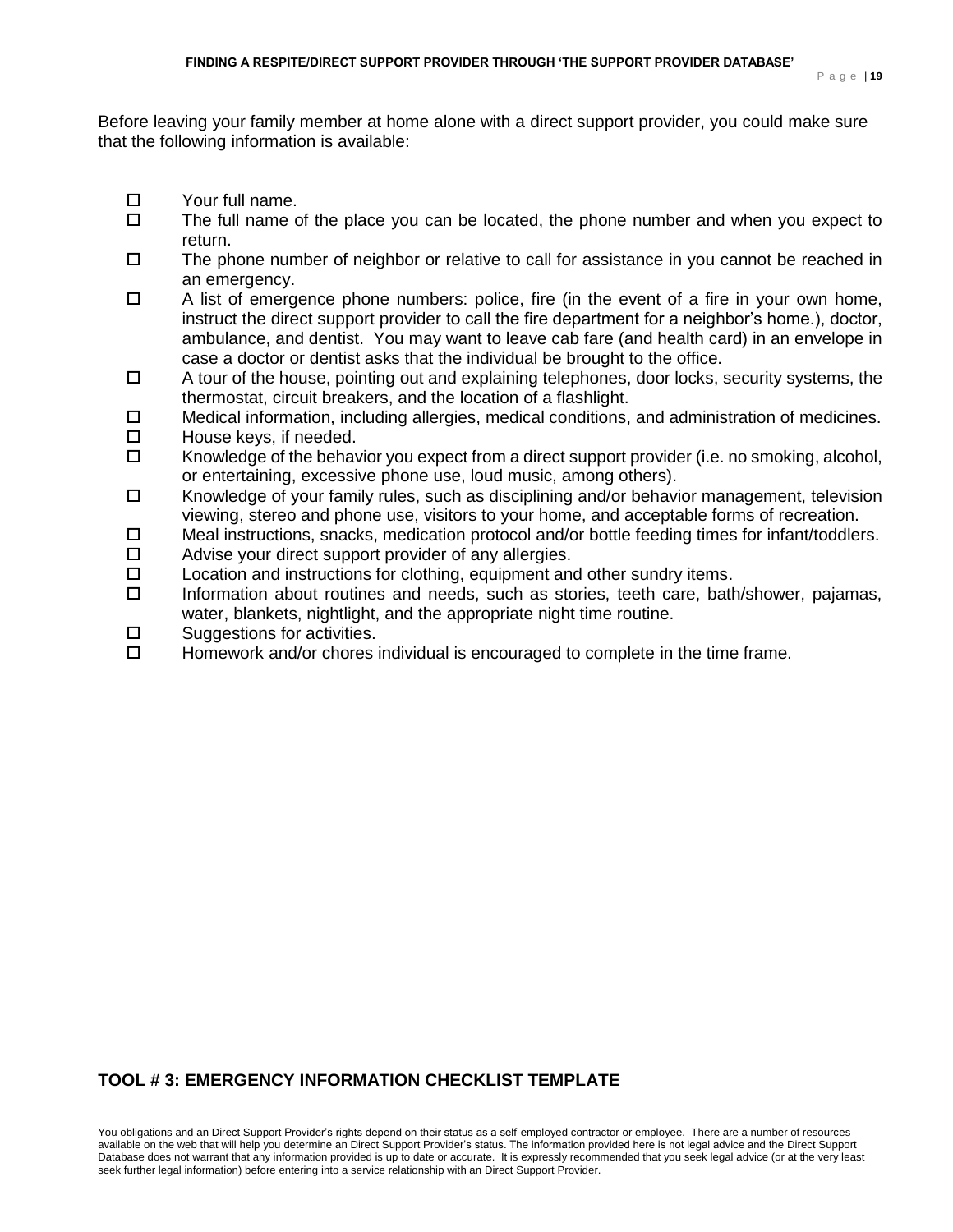|       | Son / Daughter                                                                                                                                                                                                                |  |
|-------|-------------------------------------------------------------------------------------------------------------------------------------------------------------------------------------------------------------------------------|--|
|       |                                                                                                                                                                                                                               |  |
|       |                                                                                                                                                                                                                               |  |
|       |                                                                                                                                                                                                                               |  |
|       |                                                                                                                                                                                                                               |  |
|       | <b>Emergency calls</b>                                                                                                                                                                                                        |  |
|       |                                                                                                                                                                                                                               |  |
|       |                                                                                                                                                                                                                               |  |
|       | Fire, Police, Ambulance: 911                                                                                                                                                                                                  |  |
|       | Poison Information Centre: (613) 737-1100                                                                                                                                                                                     |  |
|       |                                                                                                                                                                                                                               |  |
|       |                                                                                                                                                                                                                               |  |
|       | Neighbor / Relative:                                                                                                                                                                                                          |  |
|       |                                                                                                                                                                                                                               |  |
|       |                                                                                                                                                                                                                               |  |
| Taxi: |                                                                                                                                                                                                                               |  |
|       |                                                                                                                                                                                                                               |  |
|       |                                                                                                                                                                                                                               |  |
|       |                                                                                                                                                                                                                               |  |
|       | Instructions on how emergency personnel can reach the home                                                                                                                                                                    |  |
|       |                                                                                                                                                                                                                               |  |
|       |                                                                                                                                                                                                                               |  |
|       |                                                                                                                                                                                                                               |  |
|       |                                                                                                                                                                                                                               |  |
|       |                                                                                                                                                                                                                               |  |
|       |                                                                                                                                                                                                                               |  |
|       |                                                                                                                                                                                                                               |  |
|       |                                                                                                                                                                                                                               |  |
|       | Directions for:                                                                                                                                                                                                               |  |
|       |                                                                                                                                                                                                                               |  |
|       |                                                                                                                                                                                                                               |  |
|       | Bedtimes: Electrical Contract of the Contract of the Contract of the Contract of the Contract of the Contract of the Contract of the Contract of the Contract of the Contract of the Contract of the Contract of the Contract |  |
|       |                                                                                                                                                                                                                               |  |
|       | Other: <u>www.communications.communications.com</u>                                                                                                                                                                           |  |
|       |                                                                                                                                                                                                                               |  |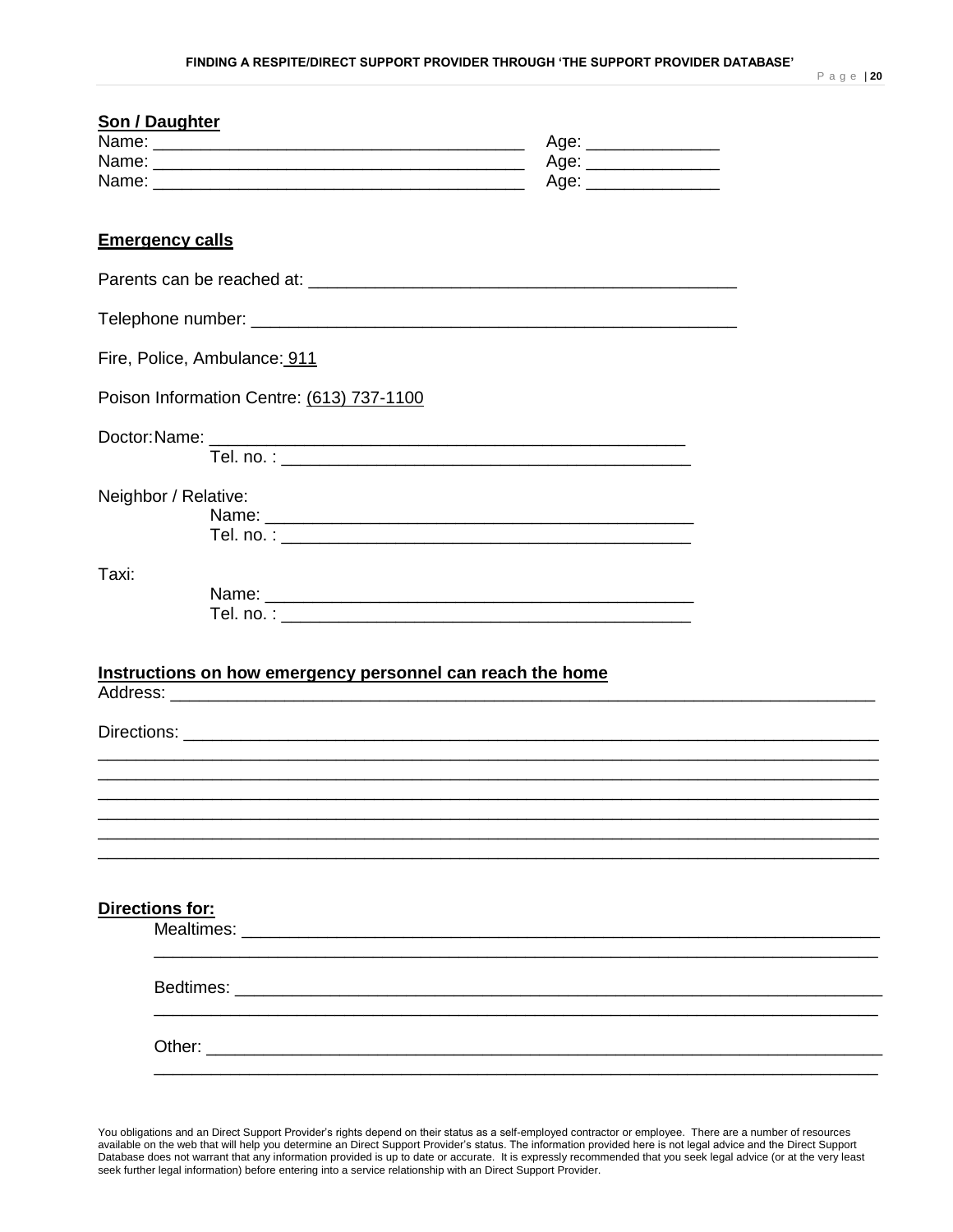P a g e | **21**

## **Special Issues and Instructions (allergies, medications, etc.):**

# \_\_\_\_\_\_\_\_\_\_\_\_\_\_\_\_\_\_\_\_\_\_\_\_\_\_\_\_\_\_\_\_\_\_\_\_\_\_\_\_\_\_\_\_\_\_\_\_\_\_\_\_\_\_\_\_\_\_\_\_\_\_\_\_\_\_\_\_\_\_\_\_\_\_\_\_\_\_\_\_\_\_ \_\_\_\_\_\_\_\_\_\_\_\_\_\_\_\_\_\_\_\_\_\_\_\_\_\_\_\_\_\_\_\_\_\_\_\_\_\_\_\_\_\_\_\_\_\_\_\_\_\_\_\_\_\_\_\_\_\_\_\_\_\_\_\_\_\_\_\_\_\_\_\_\_\_\_\_\_\_\_\_\_\_ \_\_\_\_\_\_\_\_\_\_\_\_\_\_\_\_\_\_\_\_\_\_\_\_\_\_\_\_\_\_\_\_\_\_\_\_\_\_\_\_\_\_\_\_\_\_\_\_\_\_\_\_\_\_\_\_\_\_\_\_\_\_\_\_\_\_\_\_\_\_\_\_\_\_\_\_\_\_\_\_\_\_ \_\_\_\_\_\_\_\_\_\_\_\_\_\_\_\_\_\_\_\_\_\_\_\_\_\_\_\_\_\_\_\_\_\_\_\_\_\_\_\_\_\_\_\_\_\_\_\_\_\_\_\_\_\_\_\_\_\_\_\_\_\_\_\_\_\_\_\_\_\_\_\_\_\_\_\_\_\_\_\_\_\_ \_\_\_\_\_\_\_\_\_\_\_\_\_\_\_\_\_\_\_\_\_\_\_\_\_\_\_\_\_\_\_\_\_\_\_\_\_\_\_\_\_\_\_\_\_\_\_\_\_\_\_\_\_\_\_\_\_\_\_\_\_\_\_\_\_\_\_\_\_\_\_\_\_\_\_\_\_\_\_\_\_\_ \_\_\_\_\_\_\_\_\_\_\_\_\_\_\_\_\_\_\_\_\_\_\_\_\_\_\_\_\_\_\_\_\_\_\_\_\_\_\_\_\_\_\_\_\_\_\_\_\_\_\_\_\_\_\_\_\_\_\_\_\_\_\_\_\_\_\_\_\_\_\_\_\_\_\_\_\_\_\_\_\_\_

## **Additional information to give workers:**

- Tour of the home
- Fire plan
- Location and use of the fire extinguisher
- Location of telephone
- Pet routines
- Location of clothing and food
- Instructions on the use of appliances
- Directions to closes neighbor
- Expected calls or visitors
- Expected time of return

# **TOOL # 4: MEDICATION LOG TEMPLATE**